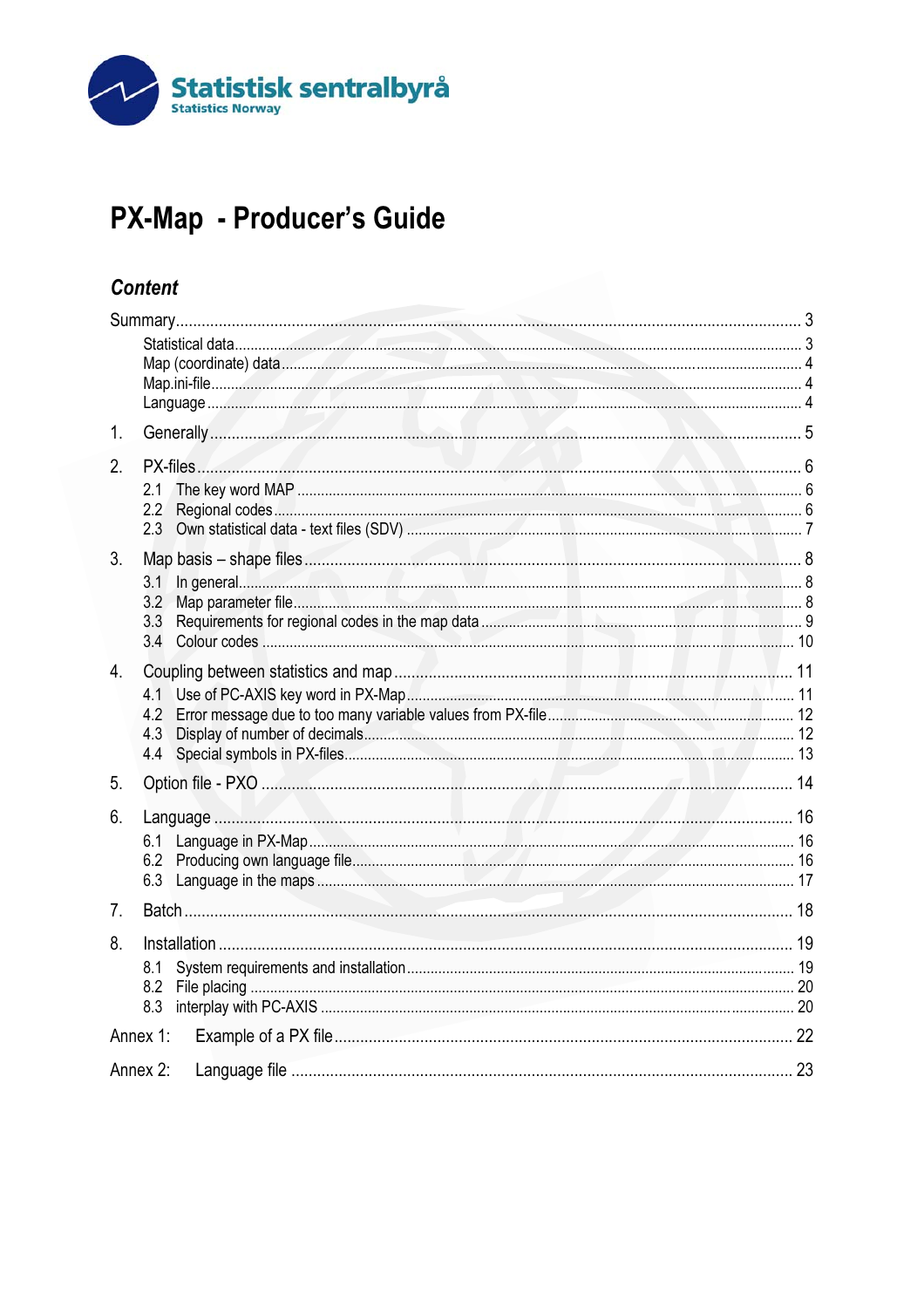## Preface -introduction

This documentation contains the necessary information needed in order to install and adjust PX-Map, including the relation between data files and map basis.

PX-Map is developed according to requirement specifications prepared by Statistics Norway (SN). The program is developed by the consulting firm Geodata AS. SN has all rights to application and source code.

This documentation is among other things based on system and operation documentation worked out by Geodata AS.

See also other documentation:

- PX-Map Users Guide (User manual)
- PX-Map System and operating documentation
- other documentation on PC-AXIS

Oslo, 25 May 2002

Revised: December 2002 February 2003 - translated to English April 2003 - minor corrections

Lars Rogstad Statistics Norway

-----------------------------------------------------------------------------

Further work will be carried out on this documentation. Tasks of interest are:

- document algorithms for classification distribution in shaded maps and symbol sizes in symbol maps
- go through all examples
- various formulations improve language and explanations
- conversion to HLP-file

SN is grateful for all types of comments – about PX-Map in general and to this documentation especially. Please contact:

Marianne Vik Dysterud, telephone + 47 6288 5311, or e-mail mvd@ssb.no. Arne Knut Ottestad, telephone + 47 21 09 44 53, or e-mail ako@ssb.no.

Statistics Norway P.O. Box 8131 Dep. N-0033 Oslo NORWAY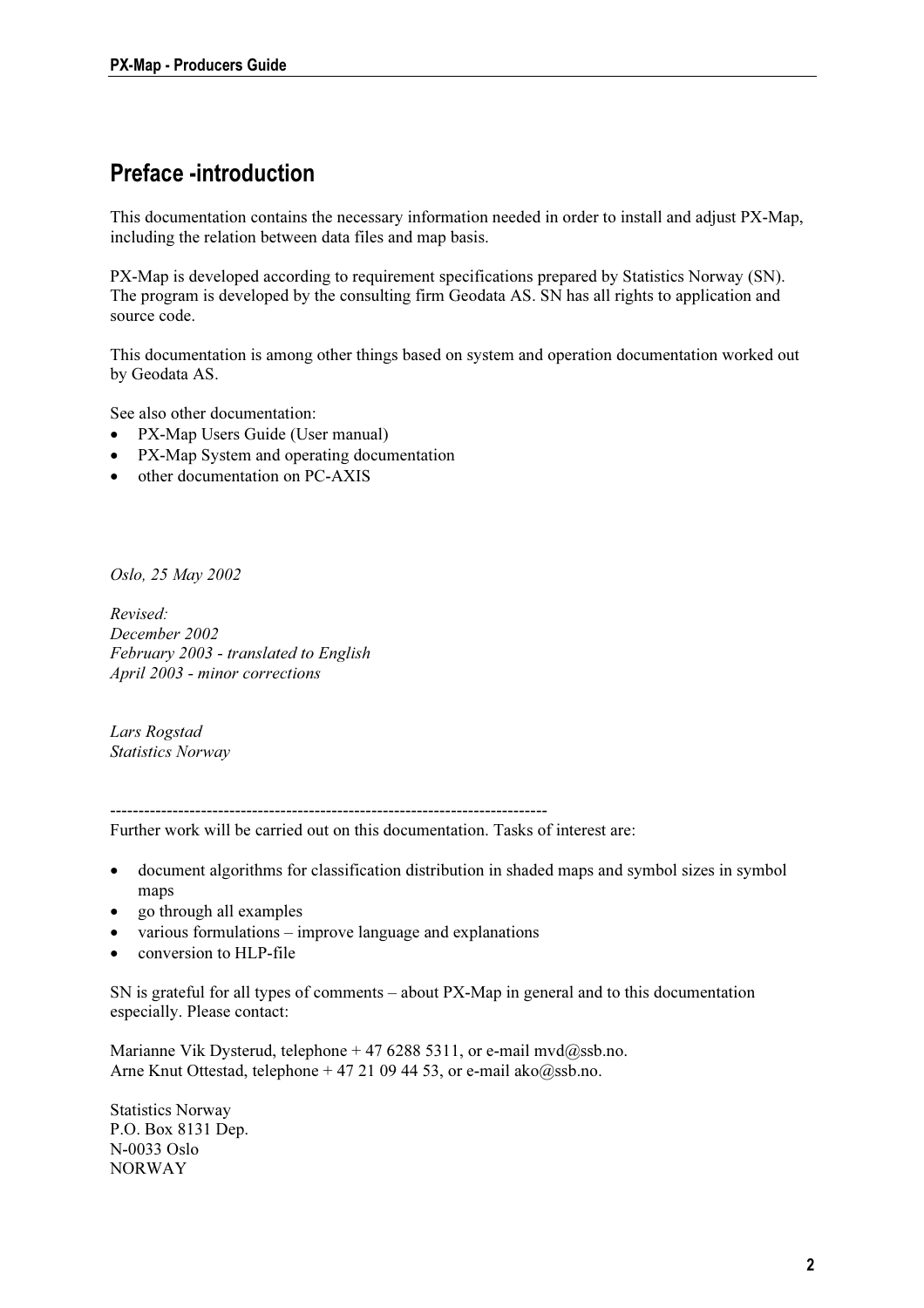## <span id="page-2-0"></span>**Summary**

PX-Map is a tool for presenting statistical data as thematic maps. PX-Map is a map module within the PC-Axis software family. It is simple to make a map. But to make a good map is a challenge. A good map must be true to the data it presents, it must be easy to read and be nice looking. When using PX-Map in a sensible way, you will get higher value from your data.

Install PX-map on your computer, and explore the sample data in the PX-Files folder (Norway, Nordic Countries, Europe, China). Se the User's Guide (in the PX-Map program folder) for more information.

PX-Map is developed by Statistics Norway.

#### Statistical data

You may present your own data in the maps. PX-Map can read PX-files and semicolon-delimited textfiles. PX-file is an information rich file format used by the PC-AXIS program family. PX-files can be created from scratch with the program PX-Make.

#### Semicolon delimited text-file (SDV-file)

Record 1 Link to the map you want to use (Ex. Europe nation.ini). This file is expected to be in the 'Maps' folder Record 2 Region code, Value name (1), Value name (2), Value name (j), Value name (n) Record 3 Code (i), Value (i1), Value (i2),...Value(ij),...,Value(in) etc.

The values in the field 'Region code' have to be identical to the similar values in the map data.

Europe\_nation.ini Ctry\_cod; Population growth rate; Rate of natural increase; etc. AM;0,2;0,4;-0,2;3;1,45;14,7;3798,2 AT;0;0;0;;1,34; ;8082,8 AZ;0,9;1;-0,1;5,2;2;16,6;7949,3 BY;-0,2;-0,4;0,2;7;1,27;11,3;10227 BE;0,2;0,1;0,1;4,4; ; ;10213,8 etc.

#### PX-files - required key words

PC-Axis can handle statistical files with up to 16 variables. In PX-Map this has been reduced, as user selections are handled by PC-Axis. The following additional requirements are needed for PX-Map to understand and handle a PX-file:

One 'geographical variable' that holds at least one value. The key word 'CODES' is mandatory for the 'geographical variable'. From other variables only one variable can hold more than one value.

Ex. STUB="Region"; HEADING="Statistics";

VALUES ("Region")="Armenia","Austria","Azerbaijan","Belarus","Belgium", etc. VALUES ("Statistics")="Population growth rate", "Rate of natural increase", etc.

CODES ("Region")="AM","AT","AZ","BY","BE", etc.

MAP ("Region")="Europe\_nation.ini";

The key word CODES, for the variable 'region', holds the geographical codes. These values have to be identical to the similar values in the map data. The key word MAP holds the link to the map you want to use (Ex. Europe\_nation.ini). This file is expected to be in the 'Maps' folder.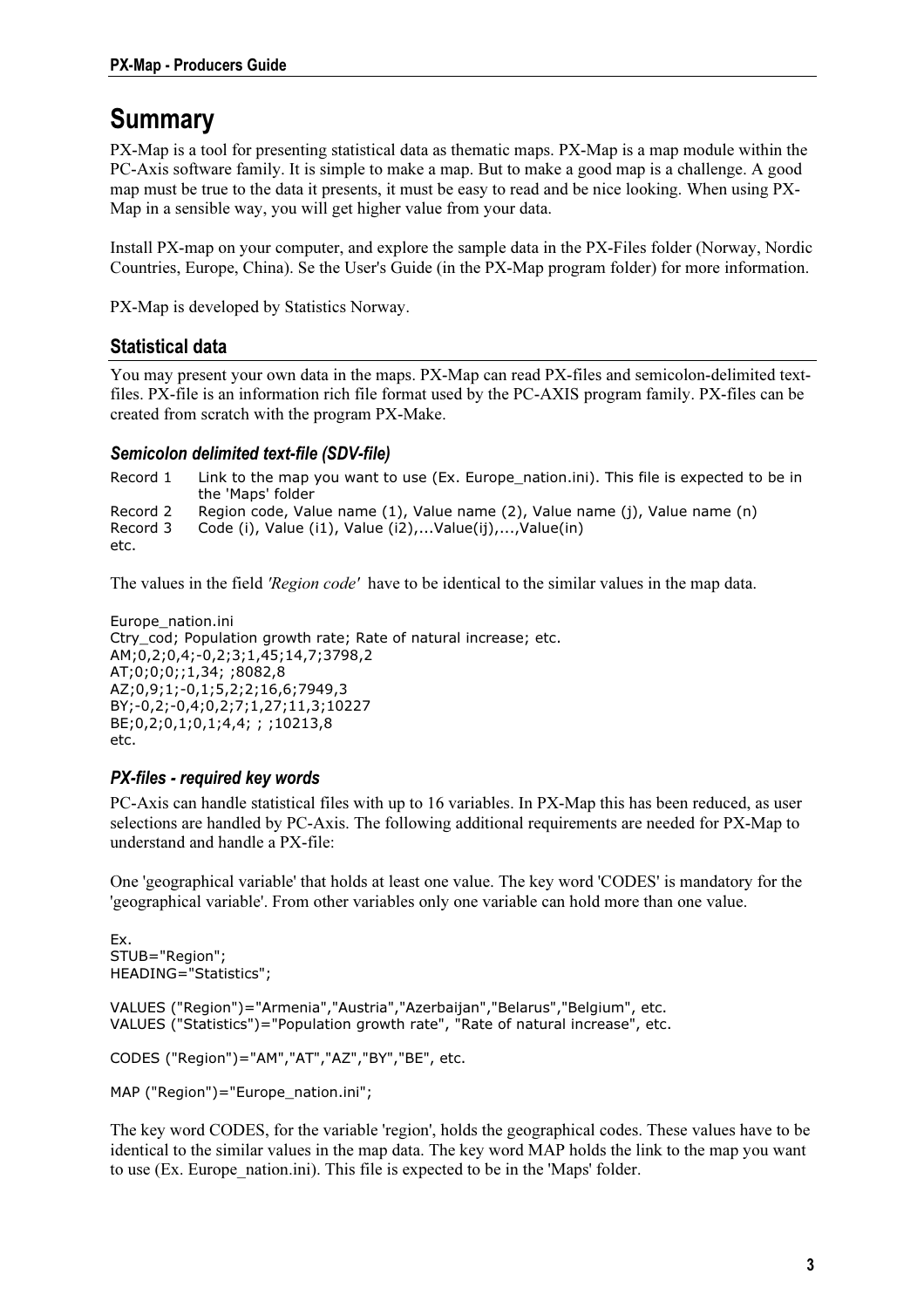#### <span id="page-3-0"></span>Map (coordinate) data

Map data are held in the shape format used by ESRI ArcView. The map has to be a set of regions described by polygons. Every region has a unique code property, which has to be the same as the region code in the statistical data. The region code has to be in text (string) format (and not as number).

Obtain a map, which you are allowed to use. Contact your map vendor, or try these web sites:

- ESRI ArcData online: http://www.esri.com/data/online/index.html
- Geography Network: http://www.geographynetwork.com/free.cfm
- Digital Chart of the World: http://www.maproom.psu.edu/dcw/

### Map.ini-file

The map.ini-file (ex. Europe nation.ini) holds the information that links the data to the map.

| <b>Example</b>                                  | Comment                                      |
|-------------------------------------------------|----------------------------------------------|
| [MAPS]<br>NumMaps=1                             | Number of maps                               |
| 1=C:\Programfiler\PX-Map\Maps\Europe_nation.shp | Path to the map files                        |
| [DEFAULT]                                       |                                              |
| SymbCol=colLightYellow                          | Default colour for symbols in symbol<br>maps |
| StartCol=colLightYellow                         | Default start colour for choropleth maps     |
| $EndCol = colRed$                               | Default end colour for choropleth maps       |
| NullCol=colWhite                                | Default colour for NIL values                |
| $ShowNoData = 1$                                | 1: Show NIL values, 0: Do not show           |
| [FIELDS1]                                       |                                              |
| MapName=Europe                                  | Presentation name for Map no. 1              |
| KeyField=Ctry_cod                               | Map key field for region code                |
| KeyPField=ISI code                              | Presentation text for KeyField               |
| NameField=Country                               | Map name field                               |
| NamePField=Country                              | Presentation text for Name Field             |
| StatPField=Data                                 | Presentation text for data                   |
| $Show = 1$                                      | Show outline for map polygons                |
| $Size = 1$                                      | Line size for outline                        |

#### Language

All text in PX-Map can be viewed in an unlimited number of languages. Default is English, and in order to work with PX-Map in another language, start PX-Map with the language parameter /l LanguageTextFile:

Ex.: PX-Map.exe /l <path>pxmapFR.txt (French)

To make this work you need to have a simple windows text file named  $\langle p \rangle^* \&$ <LanguageCode>, where LanguageCode is:

Color=colDarkGray Colour for outline

| en   | English   |
|------|-----------|
| fr   | French    |
| es   | Español   |
| рt   | Português |
| etc. |           |

Other language codes are defined by ISO-639.

#### Make your own language file

Copy the file pxmapEN.txt (English language) found in the PX-Map program folder. Rename the file with your Language Code, and translate the file.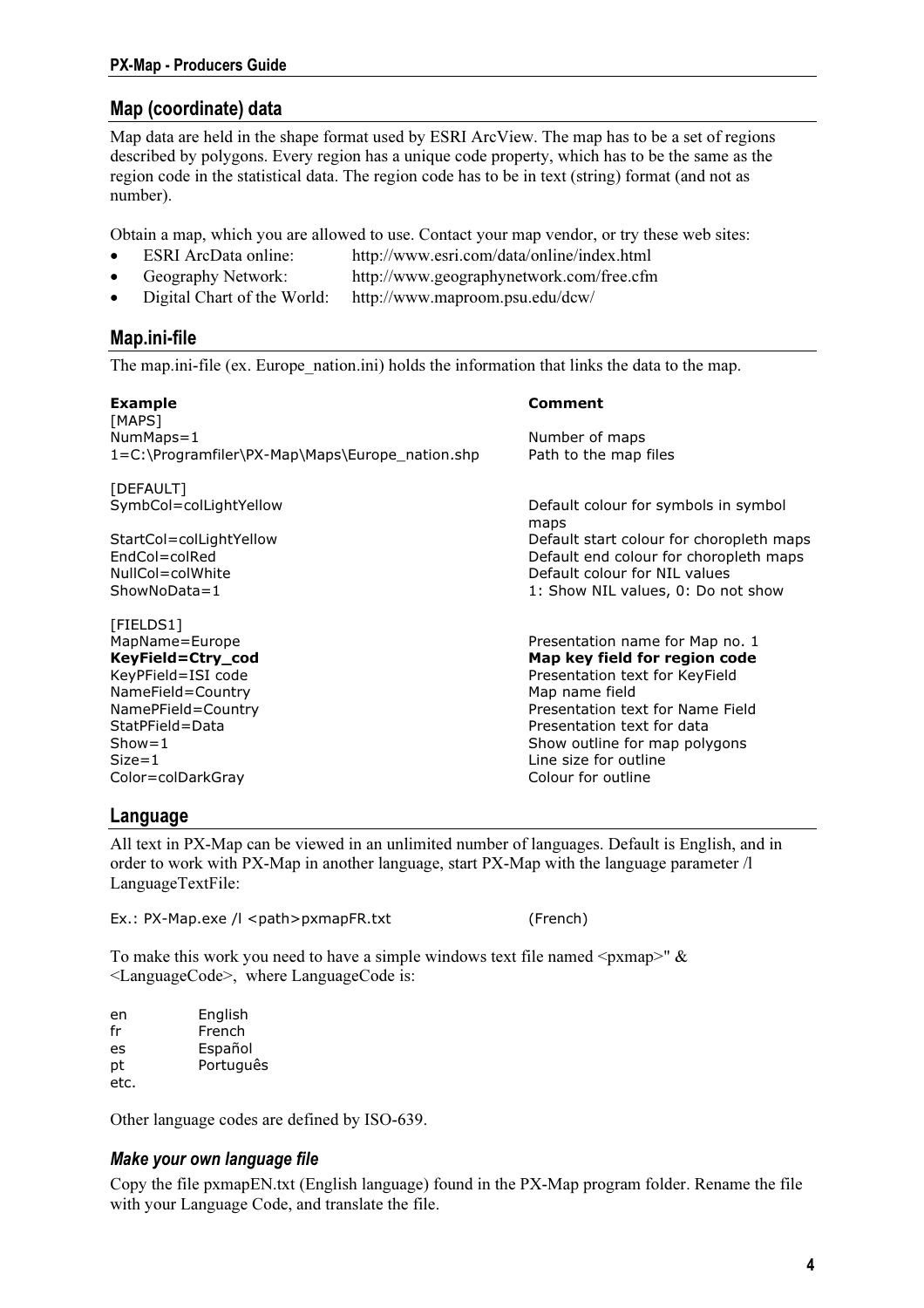# <span id="page-4-0"></span>1. Generally

PX-Map is a map program that presents statistics as thematic maps. PX-Map can make shaded and symbol maps, and it is easy to choose colours and classification distribution. The maps may be presented with symbol explanation and title, and finished maps can be printed or copied to other Window programs.

PX-Map can present PC Axis files or comma-separated files on maps in the form of shaded maps or symbol maps. PX-Map presents a suggestion for the design of a map, and users have many possibilities to adjust this:



PX-Map is a supplement to the solutions in the "PC-Axis-family", and presents statistics as thematic maps. The program is developed with a simple and user-friendly interface, which at the same time contains sufficient functionality to cover different needs and user areas, and no special knowledge of statistics and map presentation is needed. The program is also developed with professional users in mind, users that are able to produce tailor-made basis for statistics and maps. PX-Map may also be used as a component in other program solutions, for instance on Web.  $PX-Map$  is integrated with PC-Axis, but can also be used as freestanding and independent program.

PX-Map is a continuance of "Statistisk sett", and is developed by Statistics Norway in cooperation with GEODATA AS. PX-Map may be loaded [–](#page-4-1) free of charge  $1$  – from SN's home pages (http://www.ssb.no/pxmap/), and the software comes with documentation and example data for Norway, Scandinavia and Europe (both statistics and map basis). *PX-Map* is an open system so the user may make use of his own statistics and map data, for instance parts of a city, regional areas, municipalities, countries in Europe or whatever.

The finished maps may be presented with symbol explanation and title, and be printed or copied to other Window programs. PX-Map presents a proposal for design, which among other things are to secure the most possible correct, and a reader-friendly map, but the user has many possibilities for adjusting this:

- Change classification distribution and colours
- The finished theme map (and symbol explanation) may be printed and copied to other Window programs via the clipping board.
- Show data distribution and simple statistical variables (maximum, minimum, median, average, standard deviations)
- exports of the map picture to other formats (BMP, PNG and WMF)

SN will use PX-Map in communication solutions for regional data and for own production of statistical theme maps. We also hope that the program will be useful for other users of regional data, for instance the ones who want to make their own theme maps.

<span id="page-4-1"></span><sup>&</sup>lt;sup>1</sup> This is the case for countries that have an agreement with SN about the use of PC-AXIS. These include in addition to Norway among others the Nordic countries, Spain, Estonia and others.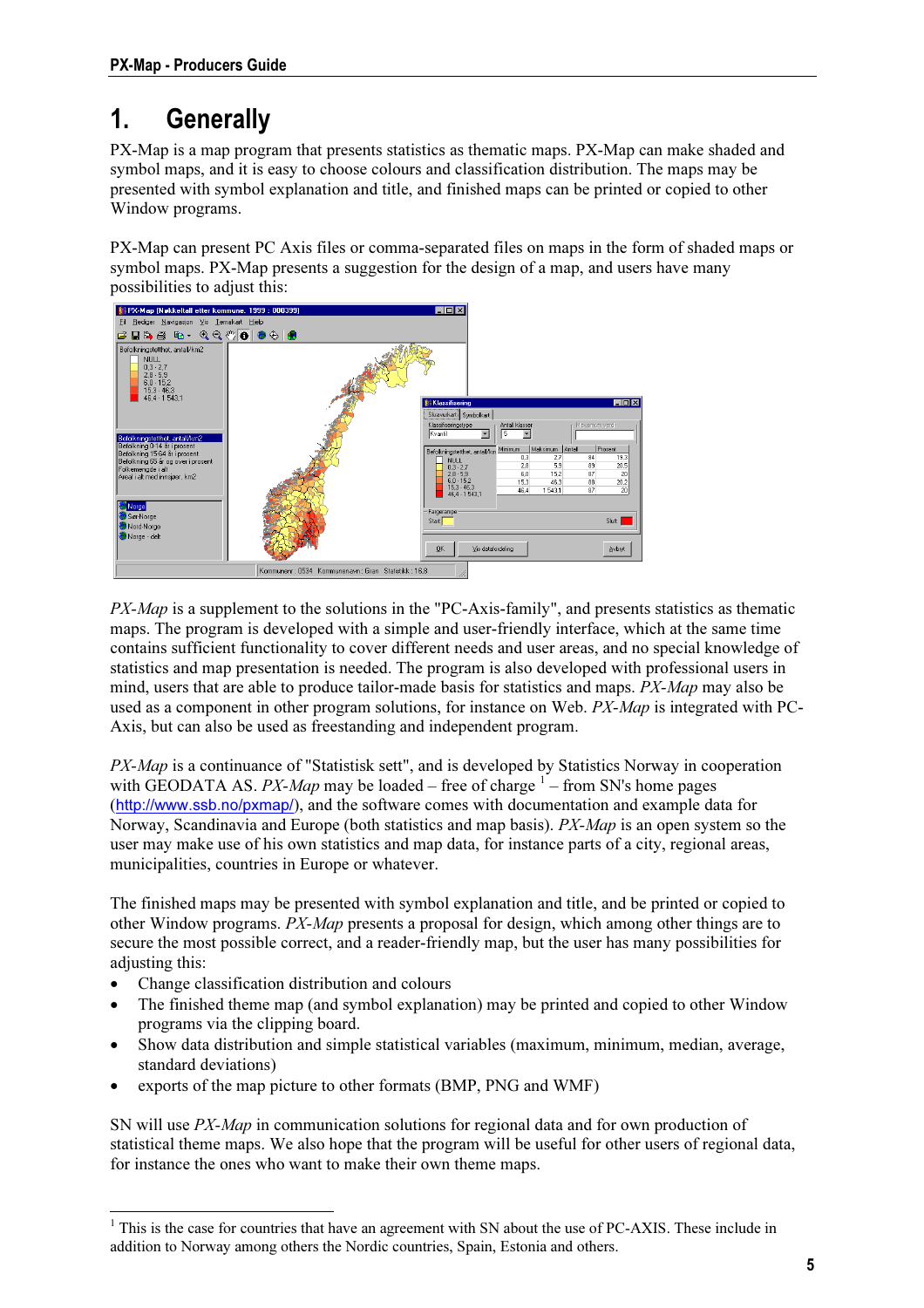## <span id="page-5-0"></span>2. PX-files

PX-file is the data format used by PC-AXIS. The file format is documented in "System Manual. PC-AXIS for Windows 95/98/NT Version 2000" (contact SN about this one). In annex 1 there is one example of a complete PX-file. The PX format is a straightforward ASCII-format that may be edited in a common text editor.

PX-files that are to be used in PX-map must contain one (and only one) regional variable. In addition the file may contain a variable with several values.

### 2.1 The key word MAP

The key word MAP is used in PX files to secure the communication between the PX-file and the map program X-Map.

The syntax for this key word is as follows: MAP("<Variabel>")="<text>";

The key word MAP must be placed *after* the key word that defines the regional variable in the PX-file<sup>2</sup>[,](#page-5-1) and it is a sound rule to place it after the key words STUB and HEADING: STUB="år","kommune"; HEADING="nøkkeltall"; MAP("kommune")="Norway\_municipality";

```
Example: 
MAP("kommune")="Norge_kommune";
```
- <Variable> The name of the variable in the PX-file that contains the regional codes in the PX-file. Must be written exactly the same way, also lower/upper case letters.
- <tekst> The content in <tekst> is to consist of one link that shows the pertinent geographical area it covers (for instance country), and one link that shows regional level (classification). This text string is a pointer to the map parameter file that steers the linking between statistics and map, and that decides the appearance of the maps. NB! This file (Norge kommune.ini) MUST lie locally on the MAP catalogue where the program is installed (for instance C:Programfiler\PX-Map\Maps)

#### Examples of key word MAP

| MAP("region")="Norge kommune"        | - municipal data for Norway               |
|--------------------------------------|-------------------------------------------|
| MAP("region")="Norge fylke"          | - county data for Norway                  |
| MAP("region")="Oslo bydel"           | - neighbourhood data for Oslo             |
| MAP("region")="Hedmark grunnkrets"   | - regional data for Hedmark county        |
| MAP("region")="Denmark municipality" | - municipal data for Denmark              |
| MAP("region")="Nordic municipality"  | - municipal data for the Nordic countries |
| MAP("region")="Europe nation"        | - national data for Europe                |
| MAP("region")="Europe NUTS2"         | - NUTS2-data for Europe                   |

### 2.2 Regional codes

In the PX-file the regional codes are to be stated in the key word CODES. The example shows municipal data for Norway.

#### Example

 $\overline{a}$ 

```
VALUES("kommune")="Halden","Moss", "Sarpsborg", "Fredrikstad", etc. 
CODES("kommune")="0101","0104","0105","0106", osv.
```
<span id="page-5-1"></span> $2^2$  This requirement concerns PC-AXIS for the reading of PX-files, but not for PX-Map for opening PX-files.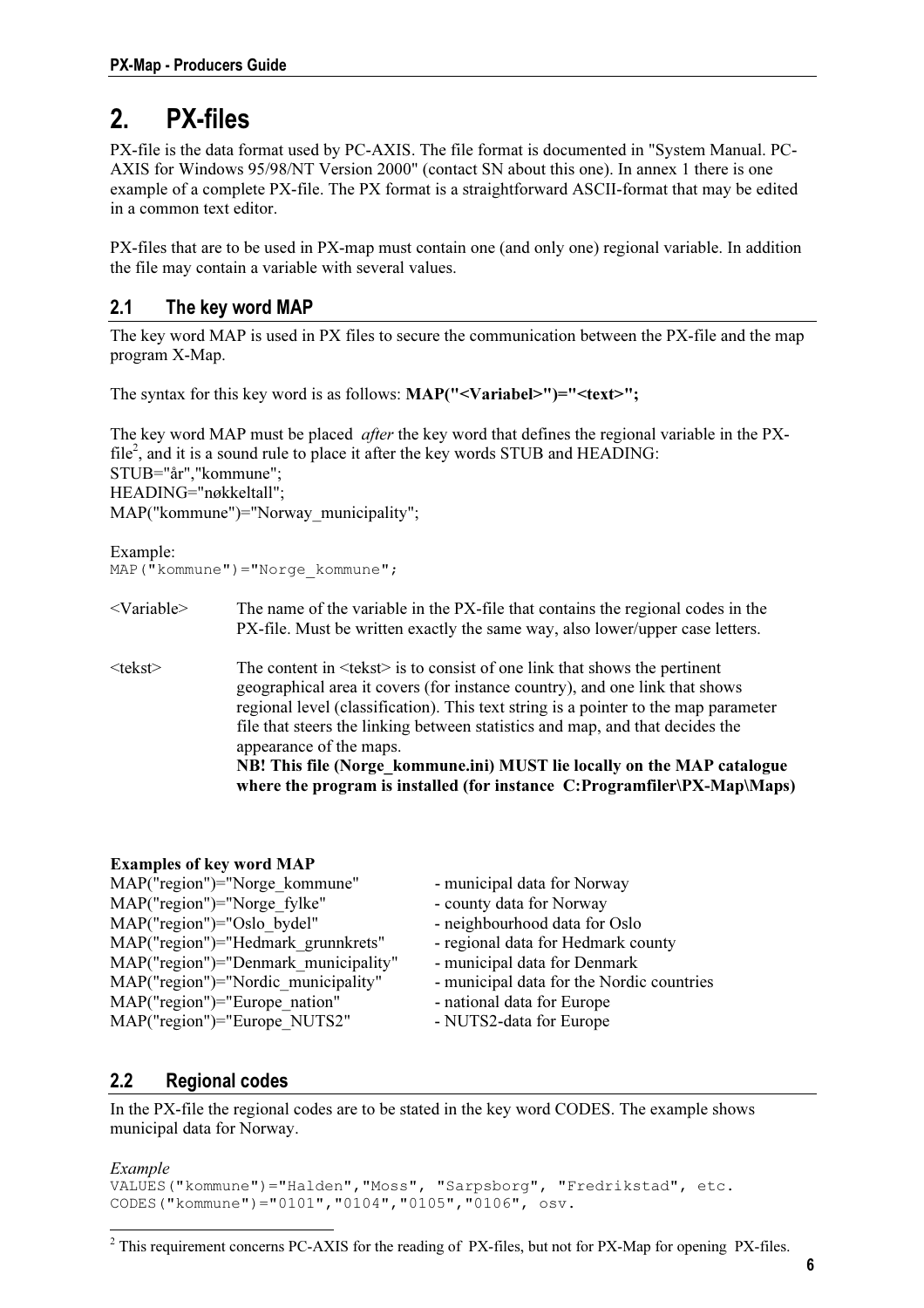### <span id="page-6-0"></span>2.3 Own statistical data - text files (SDV)

PX-Map is able to read semicolon-separated text files (SDV-files). Text files do not need to have the surname SDV; this is decided by the user through adjustments in the language file. For instance OpenFilter=px, sdv, txt, pxo, asc, dat.

#### A text file example -county data for Norway

| Norge fylke.ini                 | referral to the map basis, that means the pointer to kart.ini-fil (see key<br>word MAP for PX-files) |
|---------------------------------|------------------------------------------------------------------------------------------------------|
| Region; Portion pensioners 1996 | Field name – for regional code and for statistical data, in this case only<br>one field              |
| 01:15.1                         | Values, separated with semicolon.                                                                    |
|                                 | First county number, then value for portion pensioners                                               |
| 02:11.0                         |                                                                                                      |
| 03:14.4                         |                                                                                                      |
| 04:17.4                         |                                                                                                      |
| 05:16.6                         |                                                                                                      |
| - etc.                          |                                                                                                      |
| 18:14.5                         |                                                                                                      |
| 19:12.2                         |                                                                                                      |
| 20:10.8                         |                                                                                                      |

- **Comments**
- fields should be separated with semicolon (;)
- the content of the field for regional code (KNR) must be the same as in the map basis, but not necessarily the same field name
- decimal symbol both comma or period may be used
- not necessary with semicolon after each row (but all right)
- must be values in all rows, i.e. either a number, an interval or a special symbol
- may well be not stated/stated as blank (interval)
- necessary with line feed after the last row/line!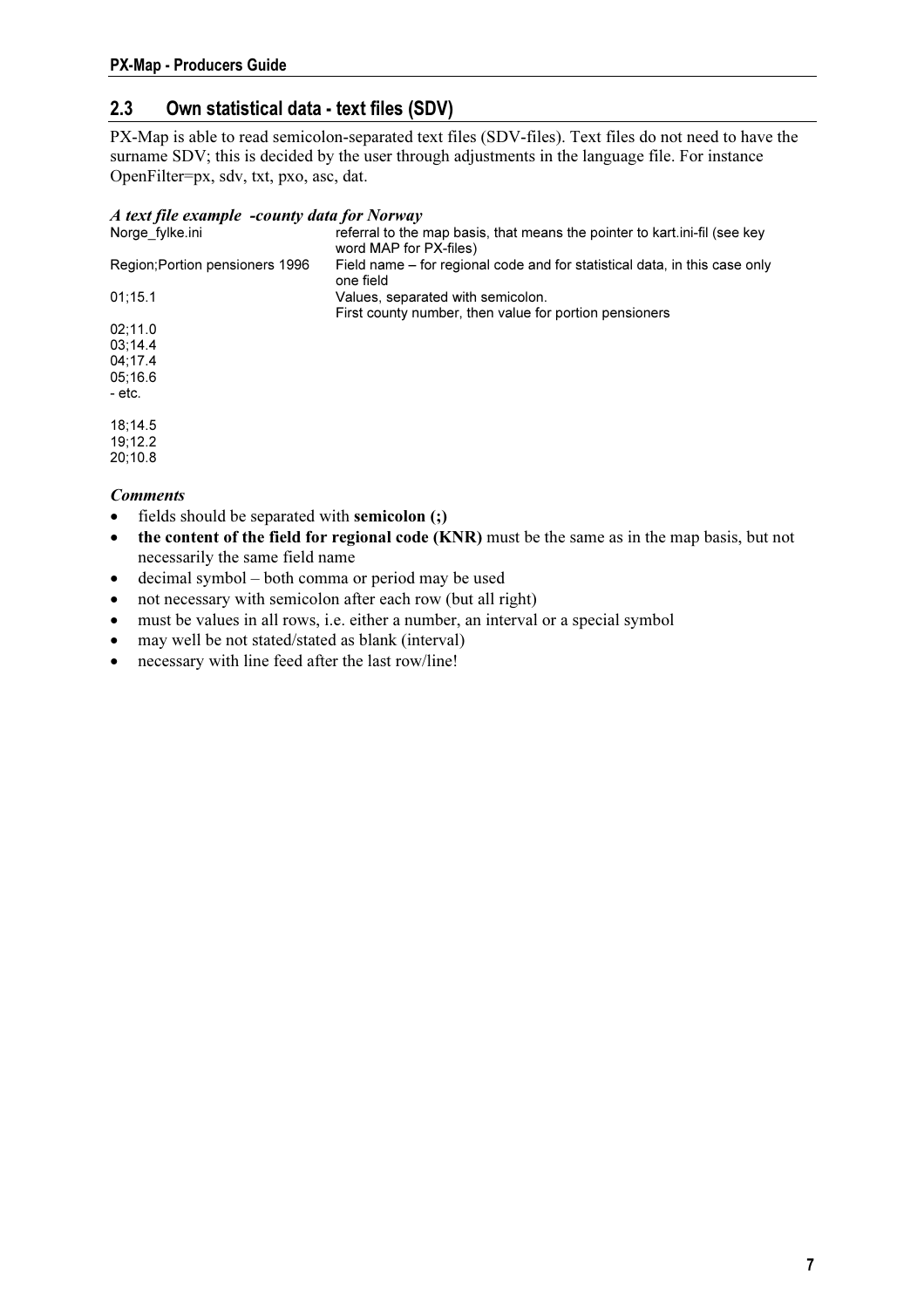## <span id="page-7-0"></span>3. Map basis – shape files

### 3.1 In general

PX-Map uses map data in ESRIs shape format<sup>3</sup>.

The shape format consists of (minimum) three files, all with the same name, but different file type. PX-Map needs all three files in order to function – do not touch them!

| Example         |                                                              |
|-----------------|--------------------------------------------------------------|
| norge fylke.shp | Main file, map data, coordinates                             |
| norge fylke.dbf | dBase-file, with codes and possibly data for the map objects |
| norge fylke.shx | Index file                                                   |

PX-Map is delivered with the following map basis:

- Norway counties, economic regions, municipalities, neighbourhoods in Oslo and Bergen
- Nordic countries country, counties and municipalities may be downloaded separate from www.ssb.no/px-map
- Europe country and NUTS2
- $World country$

This is a map basis which may be freely used together with PX-Map, but remember to state source (Norwegian Mapping Authority – and the Nordic data).

New map basis may be added dependent on which statistical data are to be shown. Requirements for new map basis are as follows:

- 1. A map parameter file must exist in the sub-catalogue MAPS in the installation of PX-Map, one that points to the pertinent map basis.
- 2. The map basis must have a common connector key that (regarding content) corresponds to the statistical data.

If you need other map basis contact your local dealer of GIS and/or map data. You may also try the Internet – possible addresses are for instance:

- ESRI ArcData online: http://www.esri.com/data/online/index.html
- Geography Network: http://www.geographynetwork.com/free.cfm
- Digital Chart of the World: http://www.maproom.psu.edu/dcw/

#### 3.2 Map parameter file

The link between statistics and map data is steered by a map parameter file, for instance Norge kommune.ini. (see also chapter 2.1 about key word MAP). This parameter file is also steering the default values for the colours in the shaded and the symbol maps, language and descriptions in the maps and the background values for some of the map data.

The map parameter file Must lie locally on the MAPS catalogue where the program is installed (for instance. C:\Programfiler\PX-Map\Maps)

Possibilities with adjustments in parameter file:

- placing (storage) of coordinate data on local disc
- default minimum and maximum colours for shaded map
- default colour for symbol map
- contour (thickness of line and  $-\text{colour}$ ) for polygons in the map basis
- presentation of supplementary map basis thickness of line and colour
- ZERO values presentation on the map (the ZERO concept other concepts to be chosen in the language file)

<span id="page-7-1"></span><sup>&</sup>lt;sup>3</sup> Pertinent software using this format are for instance ArcView and ArcInfo. Many GIS software packages may be converted to and from shape format.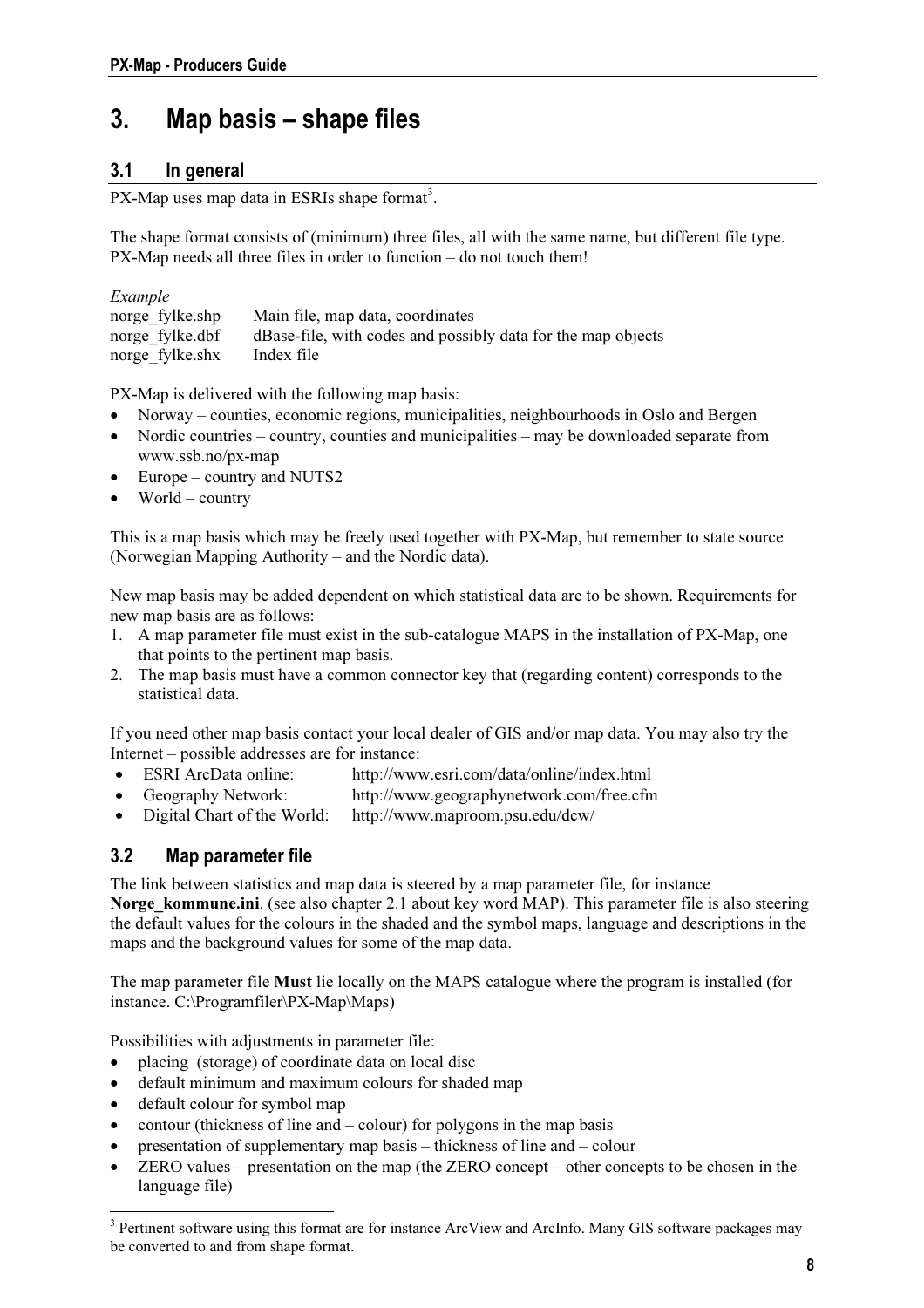- <span id="page-8-0"></span>name of map basis – the map name that is shown in  $PX$ -Map
- values for background texts on status line for instance name of municipality and number, statistical field

[MAPS]<br>NumMaps=4 NumMaps=4<br>1=C:\Programfiler\PX-Map\Maps\norge.shp And that are formap basis for base map no. 1 (entire Norw 2=C:\Programfiler\PX-Map\Maps\norge\_sor.shp Path and name for map basis for base map no. 2 (Southern Norway)<br>- etc. 3=C:\Programfiler\PX-Map\Maps\norge\_nord.shp 4=C:\Programfiler\PX-Map\Maps\norge\_delt.shp E2=C:\Programfiler\PX-Map\Maps\norge\_sor\_fylke.shp - etc. E3=C:\Programfiler\PX-Map\Maps\norge\_nord\_fylke.shp [DEFAULT] Default values – colours in maps SymbCol= colLightYellow entitled and the Colour for circle symbols StartCol= colLightYellow entitled and Colour for starting colour, StartCol= colLightYellow Colour for starting colour, shaded maps<br>
EndCol=colRed maps<br>
Colour for end colour, shaded maps EndCol=colRed Colour for end colour, shaded maps<br>
NullCol=colWhite Colour for zero values NullCol=colWhite Colour for zero values<br>ShowNoData=0 Colour for zero values<br>O∶Do not show class fo 1: Swow no data; data missing [FIELDS1] Information on map basis no. 1 KeyField=KNR Key field for connection, points to the pertinent field in map the first field in the shape file. KeyPField=Kommunenr **Presentation field for the key field, i.e. the filed name that is** Presentation field for the key field, i.e. the filed name that is shown on the status line in PX-Map. NameField=KOMMNAVN Field name for regional name – points to pertinent field in the map basis (dbf-fil) NamePField=Kommunenavn Presentation field for region, i.e. the field name that is shown on the status line in PX-Map. StatPField=Statistikk Presentation field for statistics Show=1 **Display of contour (out-line) for polygons:** 1: Displayed 0: Not displayed Size=1 **Line thickness on contour** Color=colGray Colour of contour [E1] Supplementary map layer, for instance other adm. boundaries

MapName=Sør-Norge

[E2] Size=1

 $\overline{a}$ 

[FIELDS3] MapName=Nord-Norge

#### Description, comments

Path and name for map basis for base map no. 1 (entire Norway)

Path and name for supplementary map parts in map no. 1. (for instance county borders) – may be polygons or lines

0: Do not show class for no data; data missing Name of maps that are to be shown in PX-Map If not stated the name of the shape file is given basis (dbf-fil). Must be text (string) format in Arc View. Is not case-sensitive, but must have the same name. Need not be Is not case-sensitive, but must have the same name.

Size=1 Line thickness of contour<br>Color=colBlack development of contour<br>Colour of contour Colour of contour

[FIELDS2] Next map layer … etc.

#### 3.3 Requirements for regional codes in the map data

Special map data that are to be used must as a minimum have the following fields:

- •field for regional code MUST be of the type text ('String' in ArcView terminology)<sup>4</sup>
- field for regional name must be of the type text

The field names for regional code and – name must correspond to the appurtenant field names in the

<span id="page-8-1"></span><sup>&</sup>lt;sup>4</sup> It is probably also a maximum length for the field name, but this has not been checked.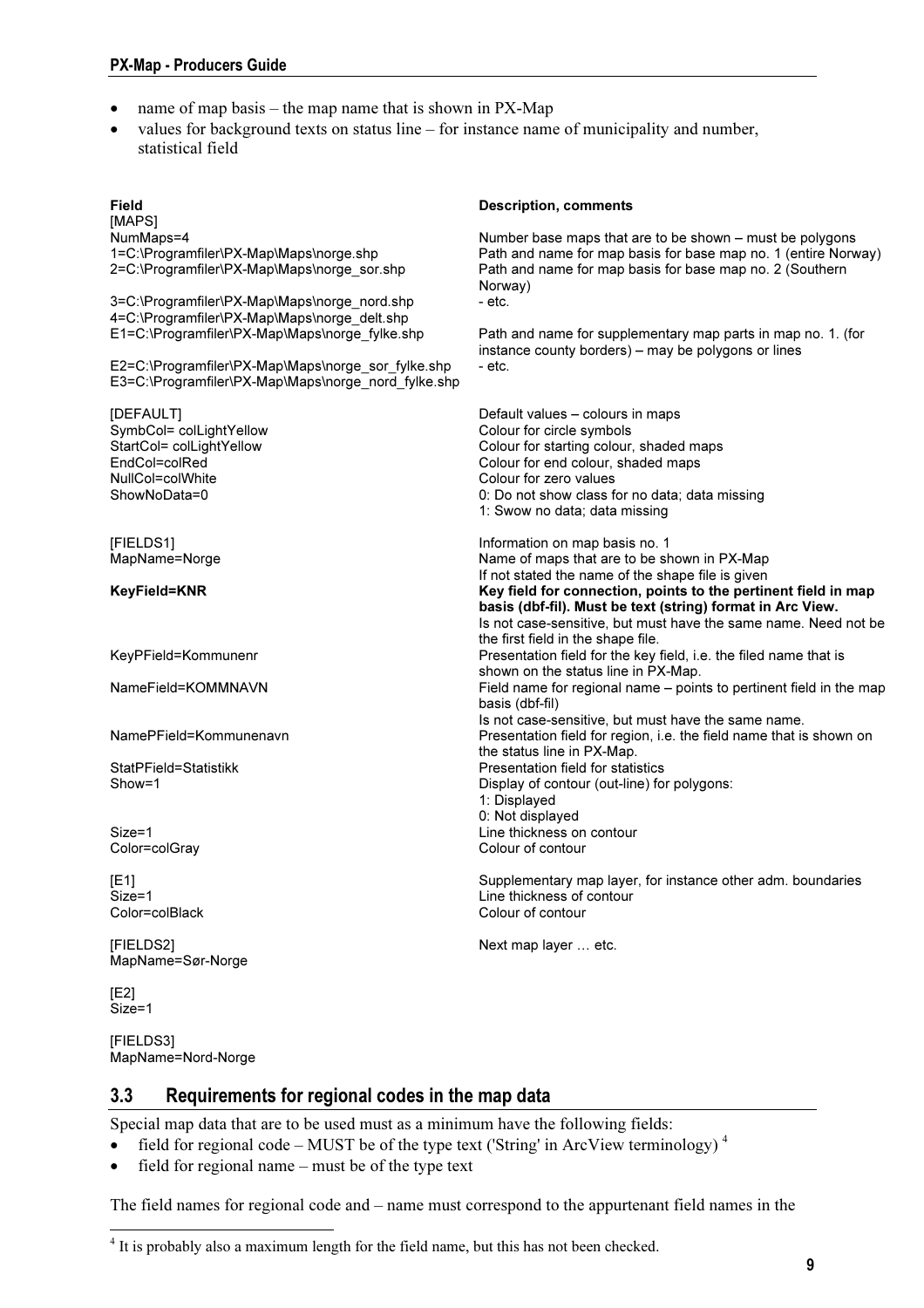#### <span id="page-9-0"></span>PX-Map - Producers Guide

map parameter file.

The field names need not be identical to the corresponding field name in the PX or the SDV file. But the content in the field for the regional code must be identical to appurtenant values in the PX or the SDV file.

#### 3.4 Colour codes

A set of predefined colour codes from MapObjects LT is used, and are as follows:

| ColBlack       | 0x0      | <b>Black</b>        |  |
|----------------|----------|---------------------|--|
| ColRed         | 0xFF     | Red                 |  |
| ColGreen       | 0xFF00   | Green               |  |
| colBlue        | 0xFF0000 | Blue                |  |
| colMagenta     | 0xFF00FF | Magenta             |  |
| colCyan        | 0xFFFF00 | Cyan                |  |
| colWhite       | 0xFFFFFF | White               |  |
| colLightGray   | 12632256 | LightGray           |  |
| colDarkGray    | 4210752  | DarkGray            |  |
| colGray        | 8421504  | Grav                |  |
| colPaleYellow  | 13697023 | Pale Yellow         |  |
| colLightYellow | 8454143  | <b>Light Yellow</b> |  |
| colYellow      | 65535    | Yellow              |  |
| colLimeGreen   | 12639424 | Lime Green          |  |
| colTeal        | 8421440  | Teal                |  |
| colDarkGreen   | 16384    | Dark Green          |  |
| colMaroon      | 128      | Maroon              |  |
| colPurple      | 8388736  | Purple              |  |
| colOrange      | 33023    | Orange              |  |
| colKhaki       | 7051175  | Khaki               |  |
| colOlive       | 32896    | Olive               |  |
| colBrown       | 4210816  | <b>Brown</b>        |  |
| colNavy        | 8404992  | Navy                |  |

In addition you may use colours that are described with RGB in a calculated form from HEX to DEC. The sequence of the RGB values is changed to Blue Green Red (BGR) and hexadecimals are put together in this sequence. 0 lowest value and therefore no colour and FF (255) highest value and is therefore a full or pure colour. The calculation may be illustrated in the following matrix:

| <b>Colour</b> |  | (B)ue HEX | (G)reen HEX | $(R)$ ed HEX | <b>HEX</b>       | DEC (PXO file) |
|---------------|--|-----------|-------------|--------------|------------------|----------------|
| Red           |  | 00        | 00          | FF           | FF               | 255            |
| Green         |  | 00        | FF          | 00           | FF <sub>00</sub> | 65280          |
| <b>Blue</b>   |  | FF        | 00          | 00           | FF0000           | 16711680       |
| Yellow        |  | 00        | FF          | FF           | <b>FFFF</b>      | 65535          |
| Orange        |  | 33        | 99          | FF           | 3399FF           | 3381759        |

It is recommended that PX-Map is used to set colours and that user does not key codes for colours.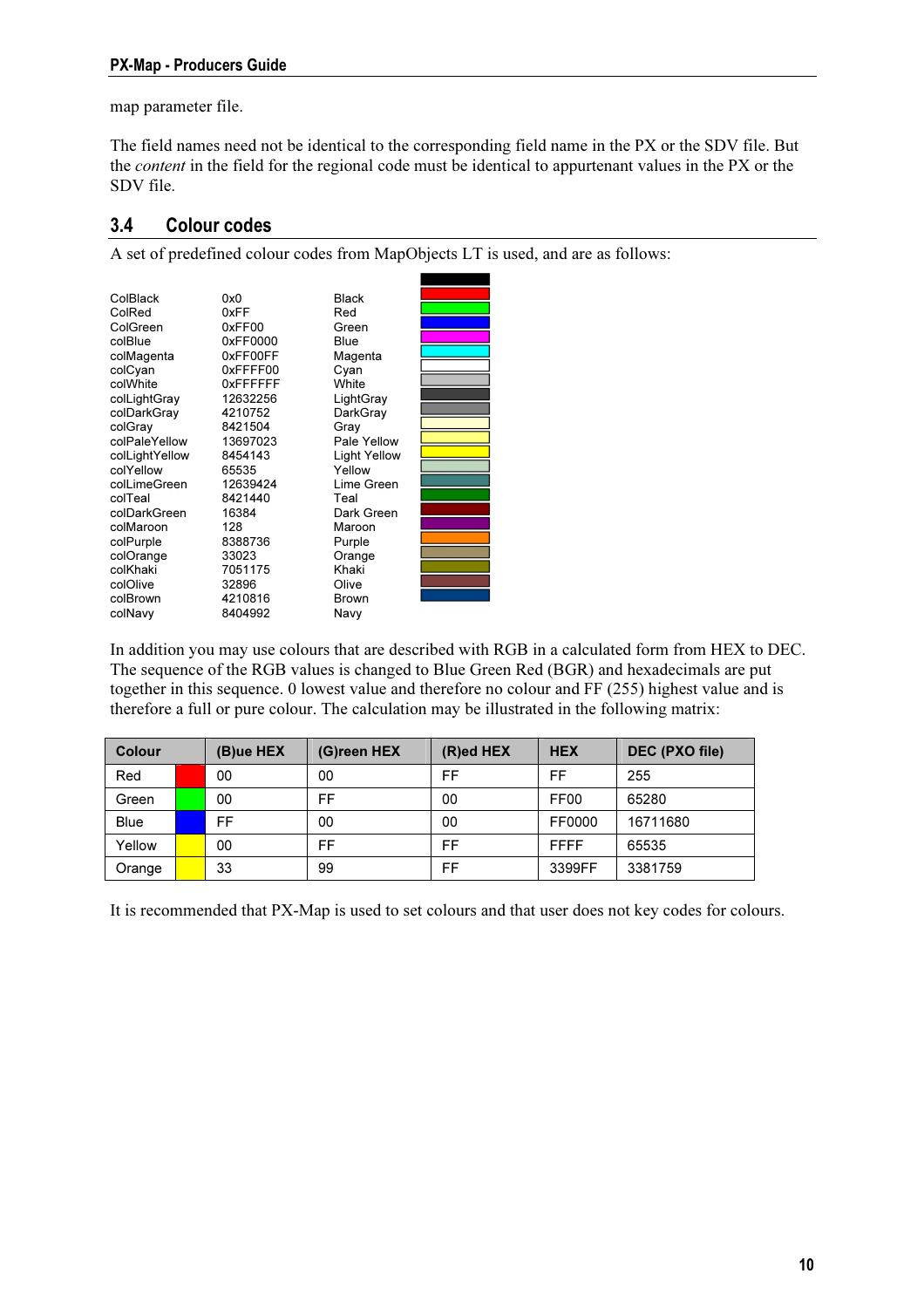## <span id="page-10-0"></span>4. Coupling between statistics and map

### 4.1 Use of PC-AXIS key word in PX-Map

PC-AXIS and PX-Map use the following key word from the PX-file<sup>5</sup>[:](#page-10-1)

| <b>TITLE</b>       | Used for information in window title.                                                 |
|--------------------|---------------------------------------------------------------------------------------|
| <b>DESCRIPTION</b> | Used for field Description when in File/Open (shows content in PX-file)               |
| <b>CONTENTS</b>    | Used by PC-AXIS, in the upper field in the dialogue box for selection of variables    |
|                    | from PX-file                                                                          |
| <b>MATRIX</b>      | Used for information in window title.                                                 |
| <b>STUB</b>        | Used to find direction for reading of data, and/or statistics field.                  |
| <b>HEADING</b>     | Used to find direction for reading of data, and /or statistics field.                 |
| <b>CODES</b>       | To be read to pick out regional values.                                               |
| <b>VALUES</b>      | To be read to pick out file names for statistics and regions. Also – picks out values |
|                    | for information in status bar. Also used to find out if the px file is valid. If more |
|                    | than two VALUES occurrences have more than one (1) value, the file is invalid for     |
|                    | PX-Map.                                                                               |
| <b>MAP</b>         | Used to find map parameter file. If this key word does not exist, the file is not a   |
|                    | valid file for PX-Map.                                                                |
| <b>DECIMALS</b>    | Number decimals to be displayed.                                                      |
| <b>DATA</b>        | Actual statistics data                                                                |

The example below shows the interaction between the PX-file and the result in PX-Map after start

from PC-AXIS:: Data in PX-file: MATRIX="000399"; DESCRIPTION="Nøkkeltall. Kommune. 1999"; TITLE="Nøkkeltall etter kommune. 1999"; CONTENTS="Nøkkeltall"; UNITS="Antall pr. km2, prosent, antall, km2"; STUB="kommune"; HEADING="nøkkeltall"; MAP("kommune")="Norge\_kommune"; VALUES("kommune")="Halden","Moss","Sarpsborg", osv.



 $\overline{a}$ 

<span id="page-10-1"></span> $<sup>5</sup>$  Rewrite or supply this chapter with systematic information about the different elements in the PX-Map</sup> window, Description in File/Open. In the status line at the bottom of the screen, differnces regarding the PX-file are read via PC-AXIS or directly in PX-Map. In the map picture – rather read title from Description instead of Title? In the list of files in File/Open the Description is displayed – and use Contents if Desc. is blank. Rather generate own Title in PX-Map? Title is generated by PC-AXIS based on Contents and variables, and insert words in between such as distributed, after, and so on. The title in may be insufficient if texts are read directly from the PX-file.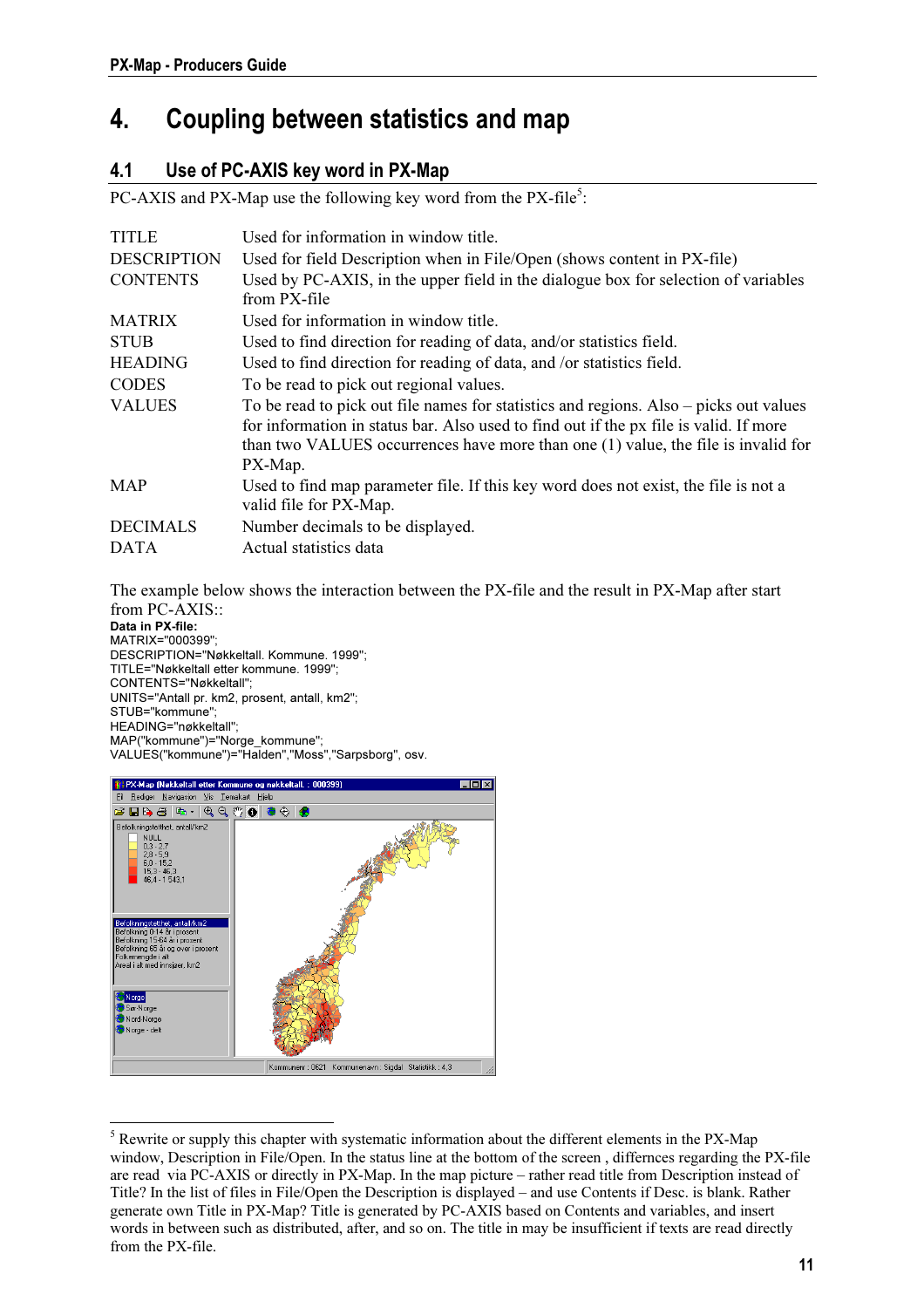#### <span id="page-11-0"></span>PX-Map - Producers Guide

#### 4.2 Error message due to too many variable values from PX-file

PX-AXIS is able to handle statistics files with up to 16 variables ('dimensions'). One example illustrates this: Number persons by municipality, year, gender, age group and marital status – these are five variables or dimensions.

PX-files that are to be used in PX-Map may only contain one dimension (i.e. one variable with several values) in addition to the region. For possibly other variables only one value for each variable may be selected.

Example:



PX-files with several dimensions are not displayed with File/Open in PX-Map

PX-Map gives an error message about too many variable values, i.e. that for several variables more than one value is selected. For instance, all municipalities and all key words – this is all right. With all municipalities, all key figures and all years (and thereby three dimensions) – this is not all right. The map key in PC-AXIS may be selected, but an error message shows up from PX-Map if attempts are made to produce maps:



### 4.3 Display of number of decimals

#### PX-files

PX-Map is using the key word PRECISION in order to show the number of decimals. If PRECISION does not exist for the pertinent variable DECIMALS is used.

Example – PX-file with one and two decimals in the data

Key word: PRECISION("nøkkeltall","Befolkningstetthet, antall/km2")=2; PRECISION("nøkkeltall","Befolkning 0-14 år i prosent")=1; PRECISION("nøkkeltall","Befolkning 15-64 år i prosent")=1; PRECISION("nøkkeltall","Befolkning 65 år og over i prosent")=1; DECIMALS=1; SHOWDECIMALS=0;

#### SDV-files - text files

PX-Map is using the highest number of decimals that exists in the data. For instance, if a data value has four decimals, these are used for all data.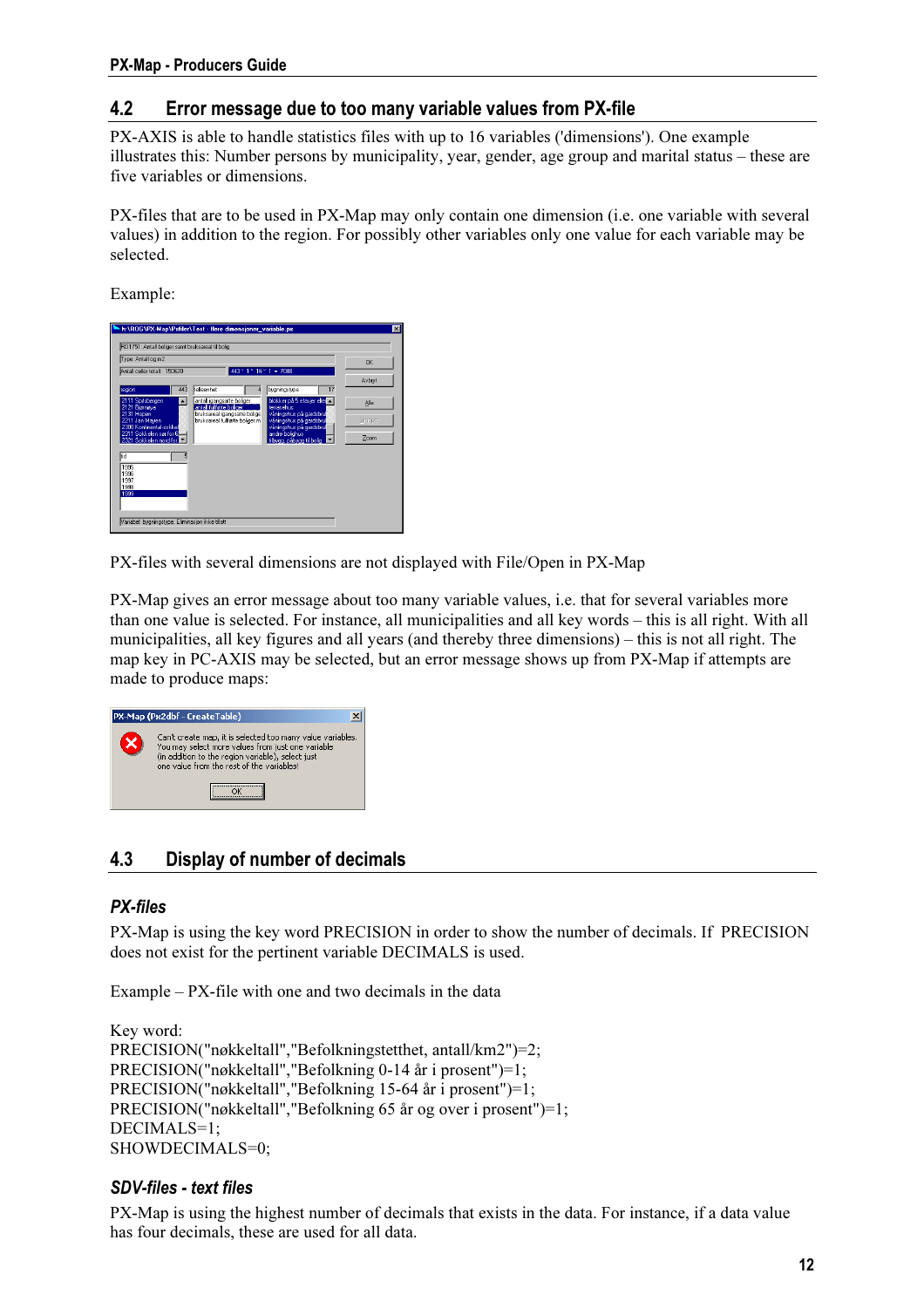## <span id="page-12-0"></span>4.4 Special symbols in PX-files

PX-Map can handle some special symbols. Special symbols are shown the following way:

|                      | Symbol Value – meaning | Display in PX-Map |
|----------------------|------------------------|-------------------|
| $\blacksquare$       | $Value - zero$         | <b>ZERO</b>       |
|                      | Not stated $-$ blank   | <b>ZERO</b>       |
| $\ddot{\phantom{a}}$ | Can not occur          | <b>ZERO</b>       |
| $\ddot{\phantom{a}}$ | Statement lacking      | <b>ZERO</b>       |
|                      |                        |                   |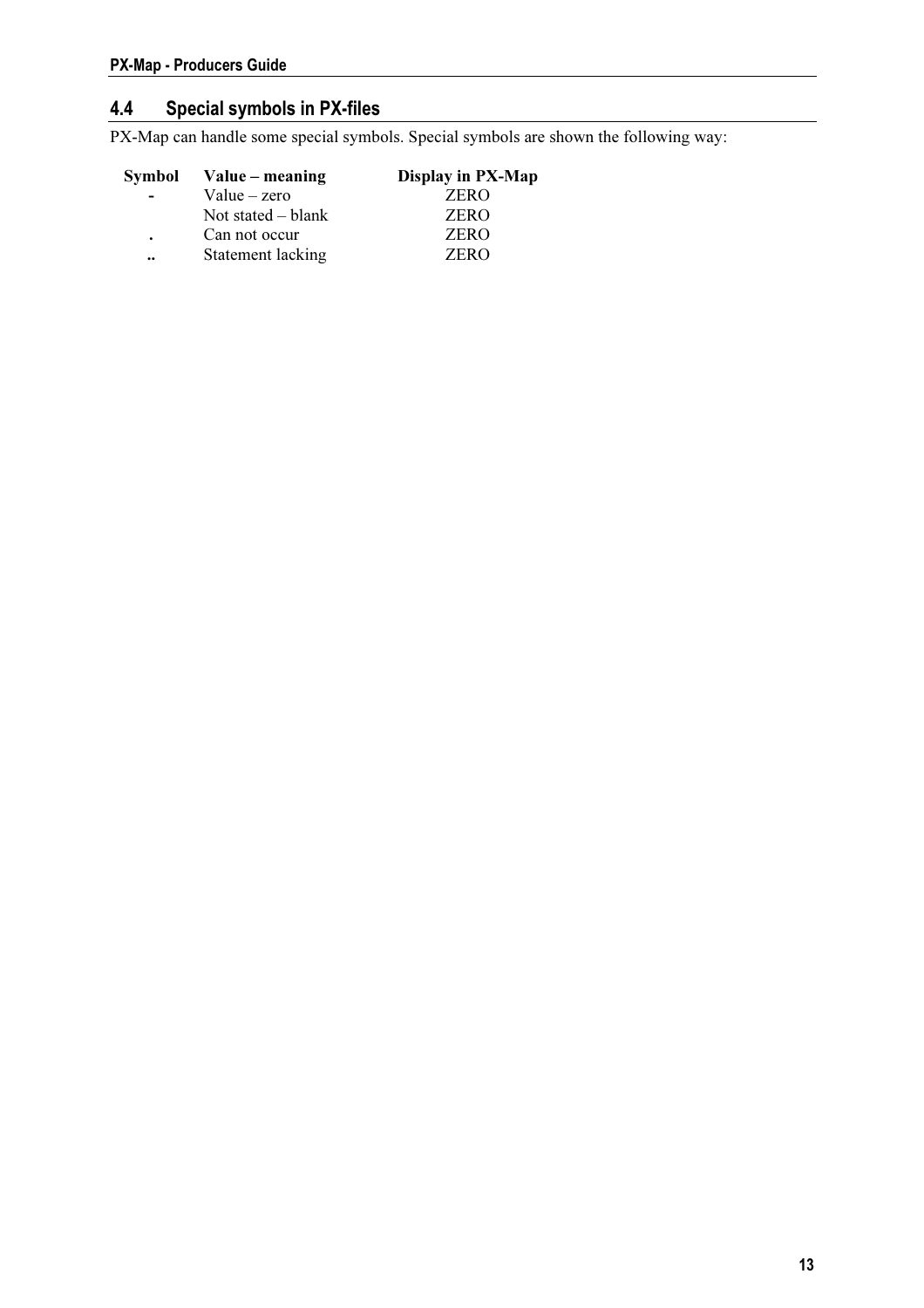# <span id="page-13-0"></span>5. Option file - PXO

PX-Map cannot read an option file (PXO-file), or start from the commando line with message to option file (see chapter 7 - Batch). In the option file a complete set-up of statistics is stored: maps, class boundaries, colours etc.

The PXO-file can be produced by PX-Map (File/Save as), or also be produced in a text-editing program. The PXO-file is a straightforward ASCII-file, and may be edited in an ordinary text editor.

The file has the following content (not necessarily with this sequence on the sections):

| <b>Section/Field</b>                                                                                                                        | <b>Comments</b>                                                                                                                                                                     |  |  |  |
|---------------------------------------------------------------------------------------------------------------------------------------------|-------------------------------------------------------------------------------------------------------------------------------------------------------------------------------------|--|--|--|
| [DATA]<br>Source=W:\ssb\Applikasjon\PXFiler\040697. PC-Axis file that is to be used                                                         |                                                                                                                                                                                     |  |  |  |
| рx<br>Value=5<br>Geo=Norge.ini<br>$Map=3$                                                                                                   | Which field in the statistics data that is used in the map<br>PX-Map is using this to approve the file as a valid PX-Map project file<br>Which file to be used: defined in INI-file |  |  |  |
| [EXTENT]                                                                                                                                    | Map segment<br>$All = 0$ is the same as complete segment. Other values represent map                                                                                                |  |  |  |
| $Left = 0$<br>Right=0<br>$Top = 0$<br>Bottom=0                                                                                              | coordinates for corner points.                                                                                                                                                      |  |  |  |
| [SYMBOLIC]<br>Type=CLASSIFICATION                                                                                                           | Map type<br>Shaded map: CLASSIFICATION, symbol map: CIRCLE                                                                                                                          |  |  |  |
| [CIRCLE]<br>Percent=10                                                                                                                      | If Type=CIRCLE this should be included.<br>Percentage size of map basis that the circles should cover.<br>Recommended value is 10.                                                  |  |  |  |
| Color=ColPaleYellow<br>$Null=-2$                                                                                                            | Circle value<br>Value of ZERO in the data set                                                                                                                                       |  |  |  |
| [CLASSIFICATION]<br>$Null=-2$<br>NullColor=16777215                                                                                         | If Type=CLASSIFICATION this should be included<br>Value of ZERO in the data set<br>Colour for ZERO on the map.                                                                      |  |  |  |
| Classes=10<br>RampColors=1                                                                                                                  | Number of classifications<br>1: Colours should be distributed between StartColor and EndColor with<br>the RAMP function<br>0: Colours are specified for each class                  |  |  |  |
| StartColor=ColYellow                                                                                                                        |                                                                                                                                                                                     |  |  |  |
| EndColor=ColRed<br>$Class1 = 50$                                                                                                            | Classification for the highest Value in the class. Therefore lowest value<br>--50, 51-100 etc                                                                                       |  |  |  |
| $Class2=100$<br>$Class3 = 200$<br>Class4=400<br>Class5=800<br>Class6=1600<br>Class7=3200<br>Class8=64000<br>Class9=128000<br>Class10=256000 |                                                                                                                                                                                     |  |  |  |
| Example of a PXO file for a shaded map:                                                                                                     |                                                                                                                                                                                     |  |  |  |

[DATA] Source=h:\ROG\PX-Map\Pxfiler\000399.px Value=1 Geo=Norge\_kommune.ini Map=1

[EXTENT]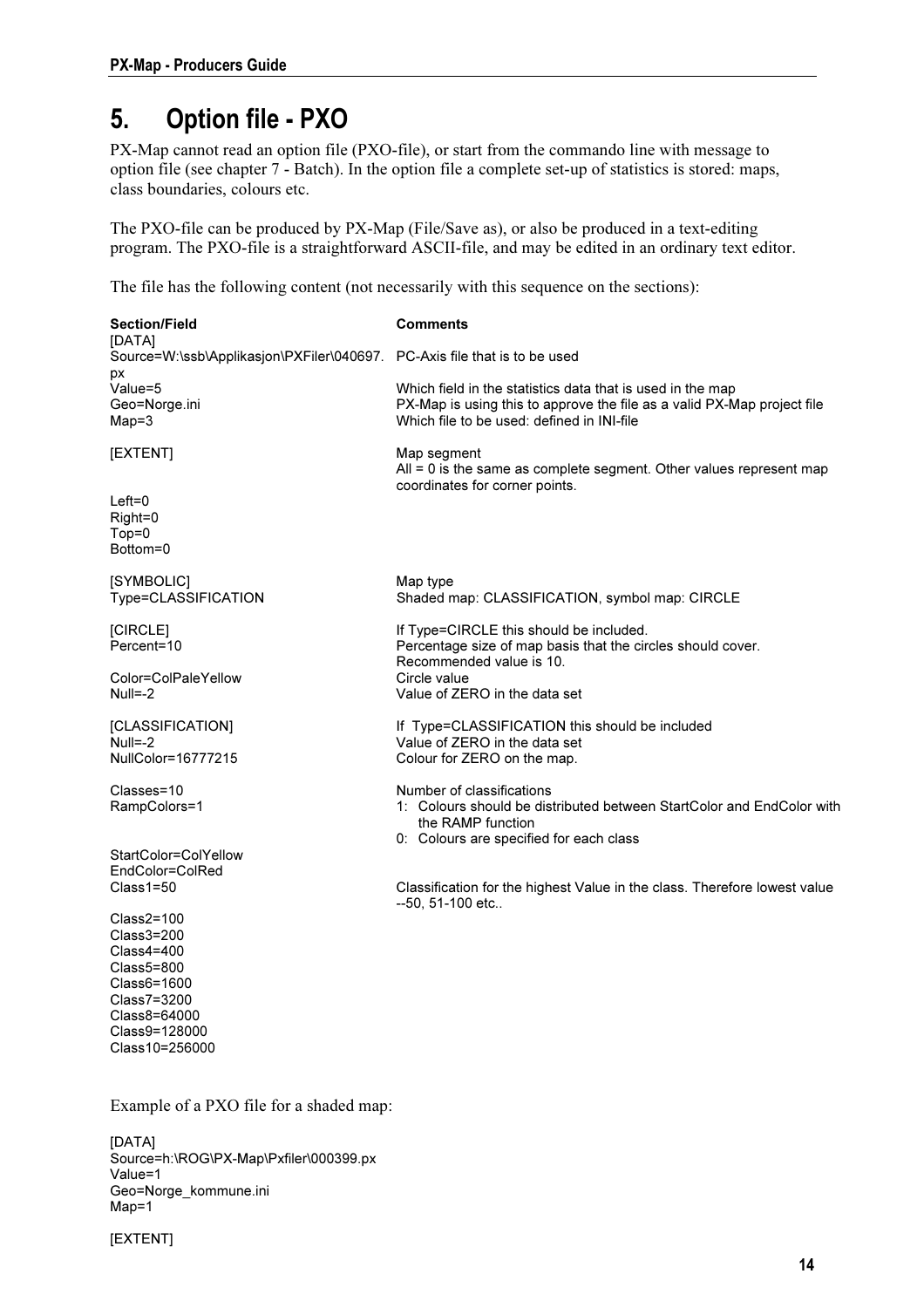Left=-294577.788213315 Right=1332728.54602582 Top=7940077 Bottom=6454100

[SYMBOLIC] Type=CLASSIFICATION

[CLASSIFICATION] Null=-2 NullColor=16777215 Classes=5 RampColors=1 StartColor=8454143 EndColor=255 Class1=2.8 Class2=6 Class3=15.3 Class4=46.4 Class5=1543.1

Example of a PXO file for a symbol map:

Explanation – comments

[DATA] Source=h:\ROG\PX-Map\Pxfiler\000399.px Value=5 Field no. 5 in the PX file Geo=Norge\_kommune.ini Map=1

[EXTENT] Left=-294577.788213315 Right=1332728.54602582 Top=7940077 Bottom=6454100

[SYMBOLIC] Type=CIRCLE

[CIRCLE] Percent=10<br>Color=8454143

Color=8454143 Corresponds to the colour colYellow Corresponds to the colour col/White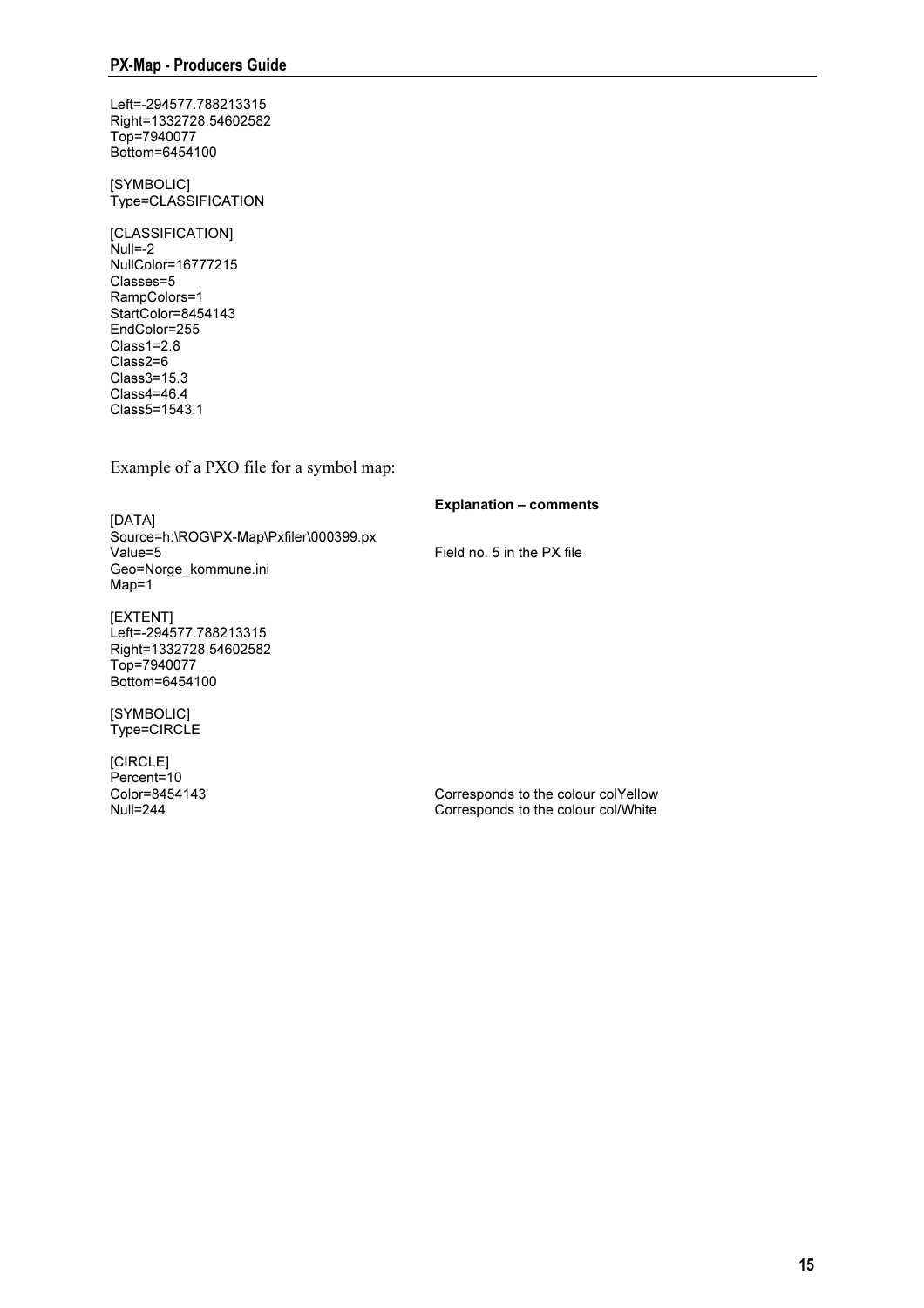## <span id="page-15-0"></span>6. Language

### 6.1 Language in PX-Map

All texts (menus, information, dialogue boxes etc.) may be shown in an unlimited number of languages. This is steered by a special language file that can be called at the start of the program.

Example: PX-Map.exe /l <path>pxmapNO.txt - PX-Map starts with Norwegian texts

If PX-Map is started without a language file, English texts will appear (that lie default in the exe-file).

From PC-AXIS PX-Map is started with the language that is selected in PC-AXIS. If the pertinent language file for PX-Map does not exist, PX-Map is started with English texts.

The language file (for instance PXMAPNO.TXT) is a straightforward ASCII-file, where all texts lie in plain texts.

The language file must have the following name: PXMAP<LanguageCode>.txt, where LanguageCode is:

- sv Swedish
- en English
- da Danish
- no Norsk
- fi Suomi
- kl Kalaallisut
- is Íslenska
- fo Føroyskt
- es Español
- eu euskara
- pt Português

Other language codes are defined in standard ISO-639.

#### 6.2 Producing own language file

Copy file PXMAPEN.TXT in the PX-Map program catalogue. Rename the file to the new language code and translate the content of the file:

| From:              | To: - other language! |
|--------------------|-----------------------|
| $File = &$         | $File = &$            |
| Open= $&$ Open     | Open= $A\&$ pne       |
| $Save = & Save$    | Save=La&gre           |
| SaveAs=Save $&$ As | SaveAs=Lagre &som     |
| etc.               |                       |

- where you place & before the shortcut character which will be shown as underlined in menus

The language file is shown in annex 2.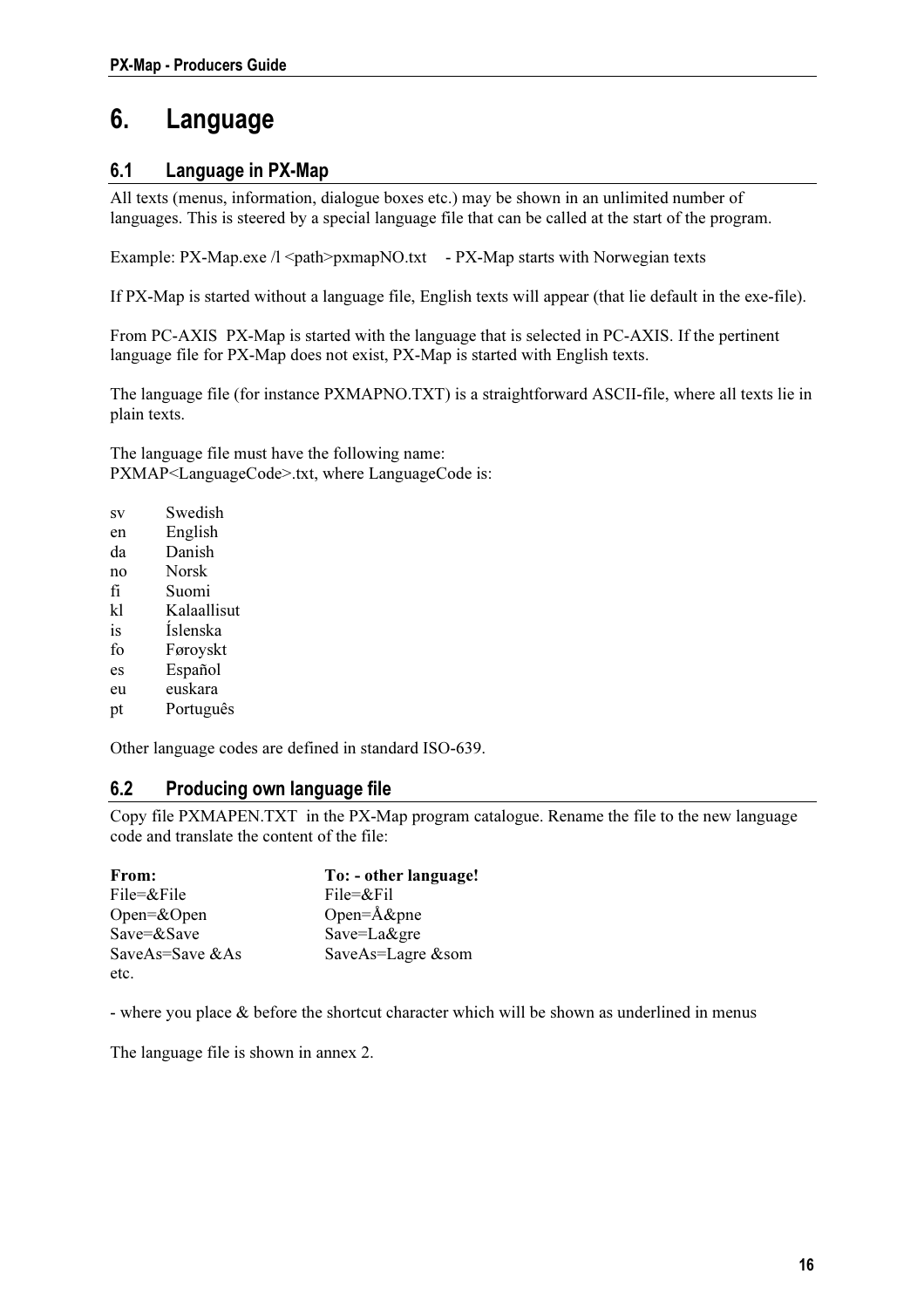### <span id="page-16-0"></span>6.3 Language in the maps



Texts for map name, and on the status line (Municipality number, Municipality name and Statistics) are steered from the map parameter file (Norge\_kommune.ini), and not from the language file.

In the example above this is solved with the help of two map parameter files, one with Norwegian text and one with English:

MAP("region")=(Norge kommune"): Results in Norwegian texts in the map, and is used where data are to be shown in Norwegian connections. MAP("region")=(Norway\_municipality"): Results in English texts (Norway, Northern Norway, Municipality, Statistics, etc.), and is used where data are to be shown in international connections.

Both the two map parameter files come with the installation of PX-Map.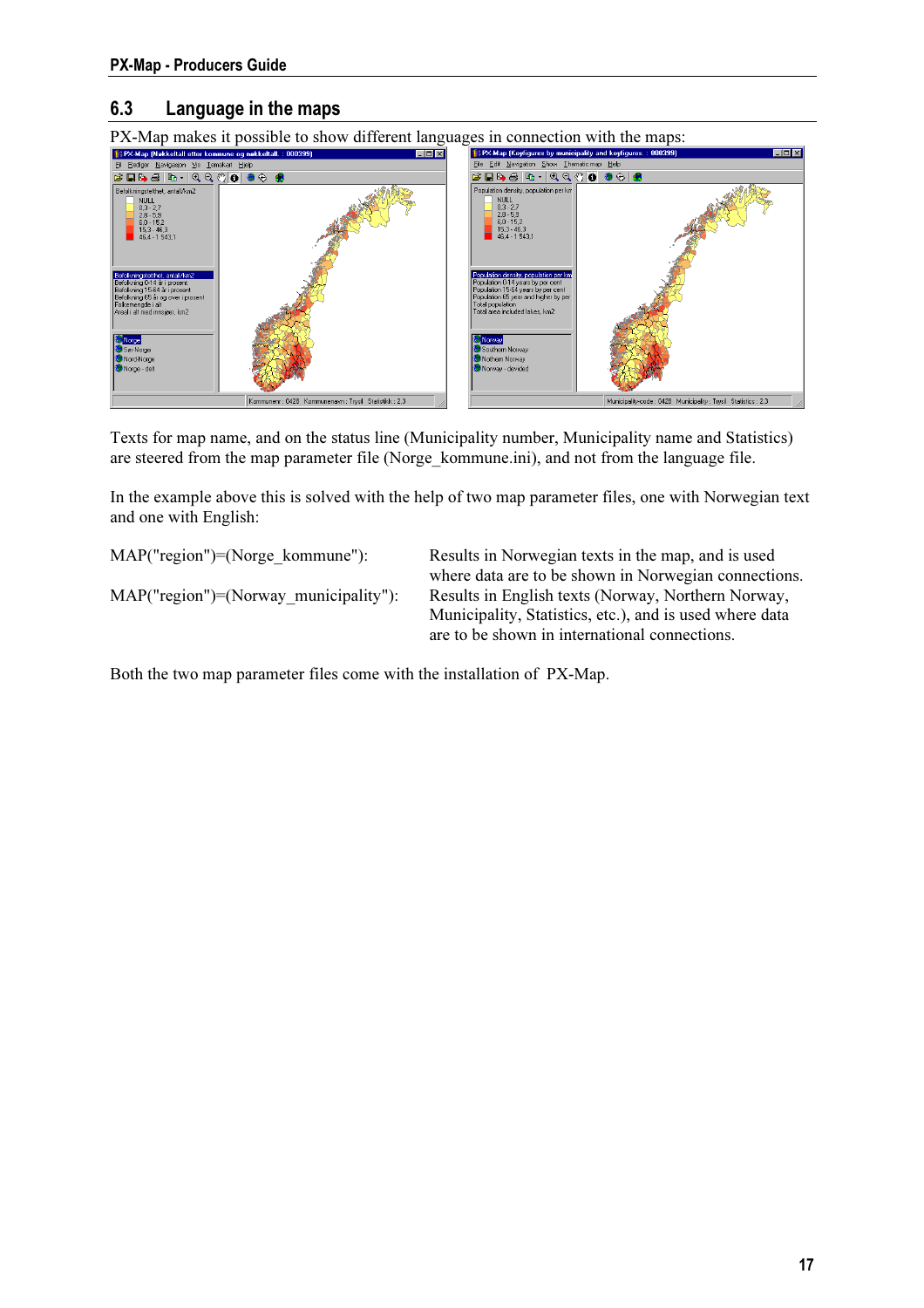## <span id="page-17-0"></span>7. Batch

PX-Map may be started from the commando line, i.e. called with parameters in the following form: px-map.exe [[/f <inputfile>.<px|pxt|sdv|pxo>] [/m <optionfile>.<pxo>] [/o <outputfile>.<png|wmf|bmp>]] [/l <languagefile>.txt] [/c circle|choroplet] [/s <number>]

The Parameters' significance:

 /f is input file that either could be a PC-Axis file, px/ptx (temporary) or a semicolon-separated file (sdv).

#### px-map.exe /f min.px

 $\blacksquare$  /m is PX-Maps option file that only can a pxo. If it is a px/pxt or sdy file as input the pxo file will describe the appearance for the input file in PX-Map. Commando must at a minimum contain:

## px-map.exe /f min.px /m min.pxo

PX-Map can be opened by reading the px-file, all information in the option file and show map with statistics.

 /o is used only for batch jobs that indicate in which format the picture should be stored. For batch jobs the following calls must be executed:

#### px-map.exe /f min.px /m min.pxo /o min.png

PX-Map is opened minimized. Reads px-file, all information in the option file and stores picture for map, symbol explanation, PX file and a pxo file in the same catalogue as the output file.

- /l is a language file that may be of the type PXMAPNO.TXT. If language file is a part of parameters then all text will be according to the content of the language file.
- /c may either be circle|choroplet that decides if the map is to be a symbol map or a shaded map.
- /s Size of exports of map picture. A value decides the dissolution on the segment. A dissolution on 1 represents the same number pixler as bitmap picture of the map the way it looks on the screen. A dissolution of 10 is ten times more than original number pixler in the map picture, both in horizontal and vertical direction. 0.5 is half of the number of pixler in the map picture.

## px-map.exe /px /m min.png /s 0.55 /m min.png /s 0.55 /m min.png /s 0.55 /m min.png /s 0.55 /m min.png /s 0.55 /m min.png /s 0.55 /m min.png /s 0.55 /m min.png /s 0.55 /m min.png /s 0.55 /m min.png /s 0.55 /m min.png /s 0.5

The program can also be executed with a PX-Map option file. The call may therefore only include the following:

#### px-map.exe min.pxo

Then PX-Map will start and read all information from the option file and produce the theme map. A PXO file can therefore be opened as a document for PX-Map.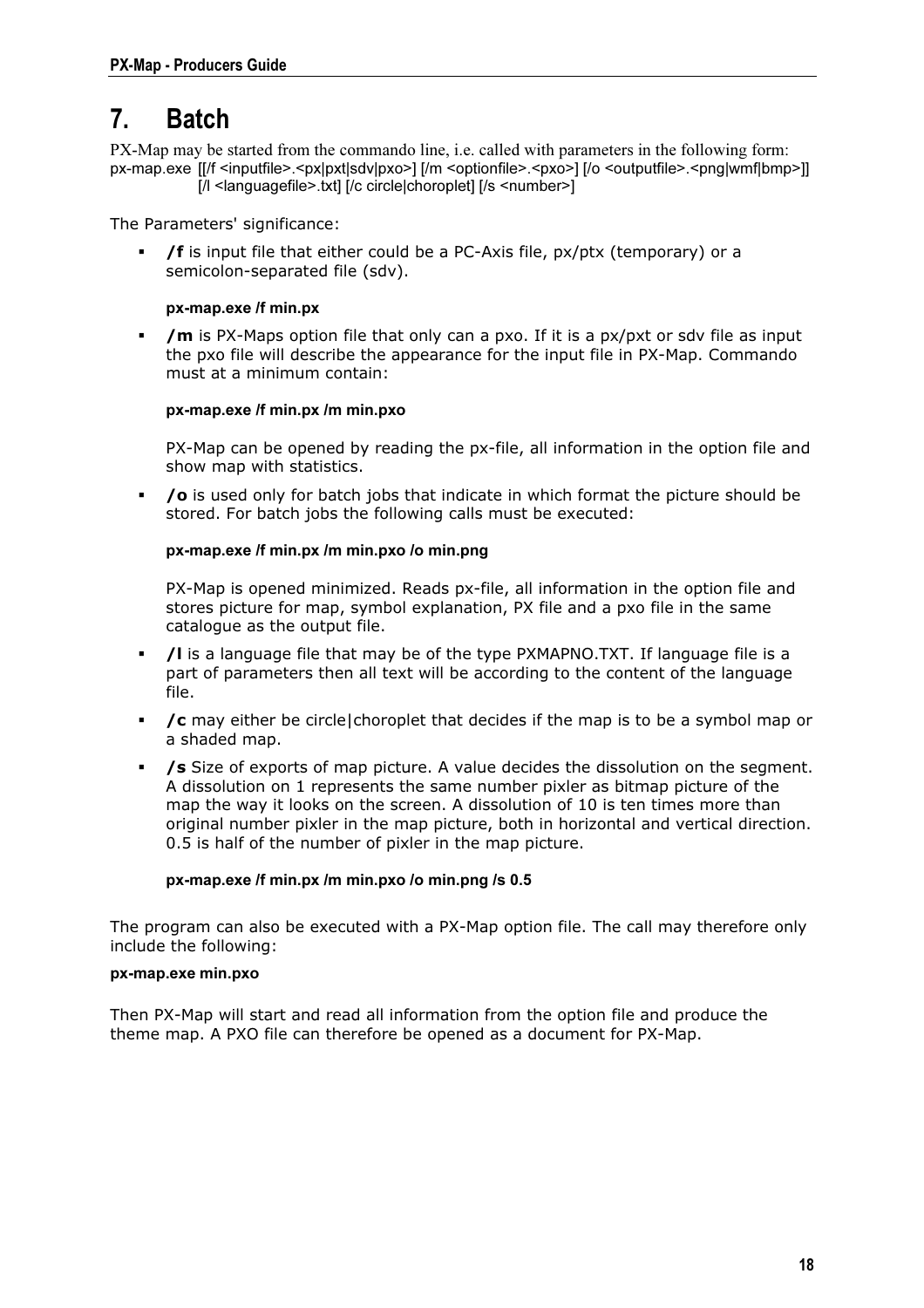# <span id="page-18-0"></span>8. Installation

### 8.1 System requirements and installation

#### Requirement for hardware

The following configuration is recommended by GEODATA AS:

| <b>Product</b> | <b>Minimum configuration for</b><br>complete installation | <b>Recommended</b> |
|----------------|-----------------------------------------------------------|--------------------|
| l Processor    | Intel PII-200MHz                                          | Intel PII-450MHz   |
| Hard disk      | 53 Mb                                                     | 100MB              |
| <b>RAM</b>     | 64 Mb                                                     | 128 Mb             |
| Display card   | 2 Mb, 256 colours                                         | 4 Mb, >256 colours |

Complete installation requires 53 MB free hard disk, of which 5.5 MB are needed for PX-Map software and 47.5 MB on system disk for system files. Reduced installation requires 23 MB free hard disk, of which 5.5 MB are needed for PX-Map and 17.5 MB on system disk.

#### Available operating system

PX-Map is available on the following operating system:

• Windows NT 4.0, service pack 5 or higher

- Windows 95
- Windows 2000
- Windows ME
- Windows XP

PX-Map is NOT available for Windows 98.

#### Installation

Be aware of that you need admintrative privileges on your computer to install the software. If PX-Map previously is installed on the machine the first step will be to deinstall the previous version. The installation itself is started by starting the installation script one more time.

The installation is made with InstallShield Professional 6.2 (2000). Two variables are produced:

- complete installation including BDE 5.11 and MDAC  $2.5 21.7$  MB
- reduced installation without BDE and MDAC  $8.5$  MB

#### Complete installation

An installation with all necessary components has been produced:

- $\bullet$  MDAC 2.5
- BDE 5.11
- MFC 6.0
- Visual Basic Runtime 6
- MOLT 2.0
- PX-Map

Here – the versions of the operating system that are to be used are checked. For Windows NT the service pack 5 or higher must be installed. For Windows 2000 and ME – MDAC 2.5 is not being installed because it comes with the operating system..

A complete installation needs a minimum of 53 MB available hard disk where 5,5 MB is needed for PX-Map and 47.5 MB on system disk.

#### Reduced installation

An installation with fewer components is made in order to reduce the size. MDAC 2.5 and BDE 5.11 are removed from the installation, but in order for PX-Map to function these must have been installed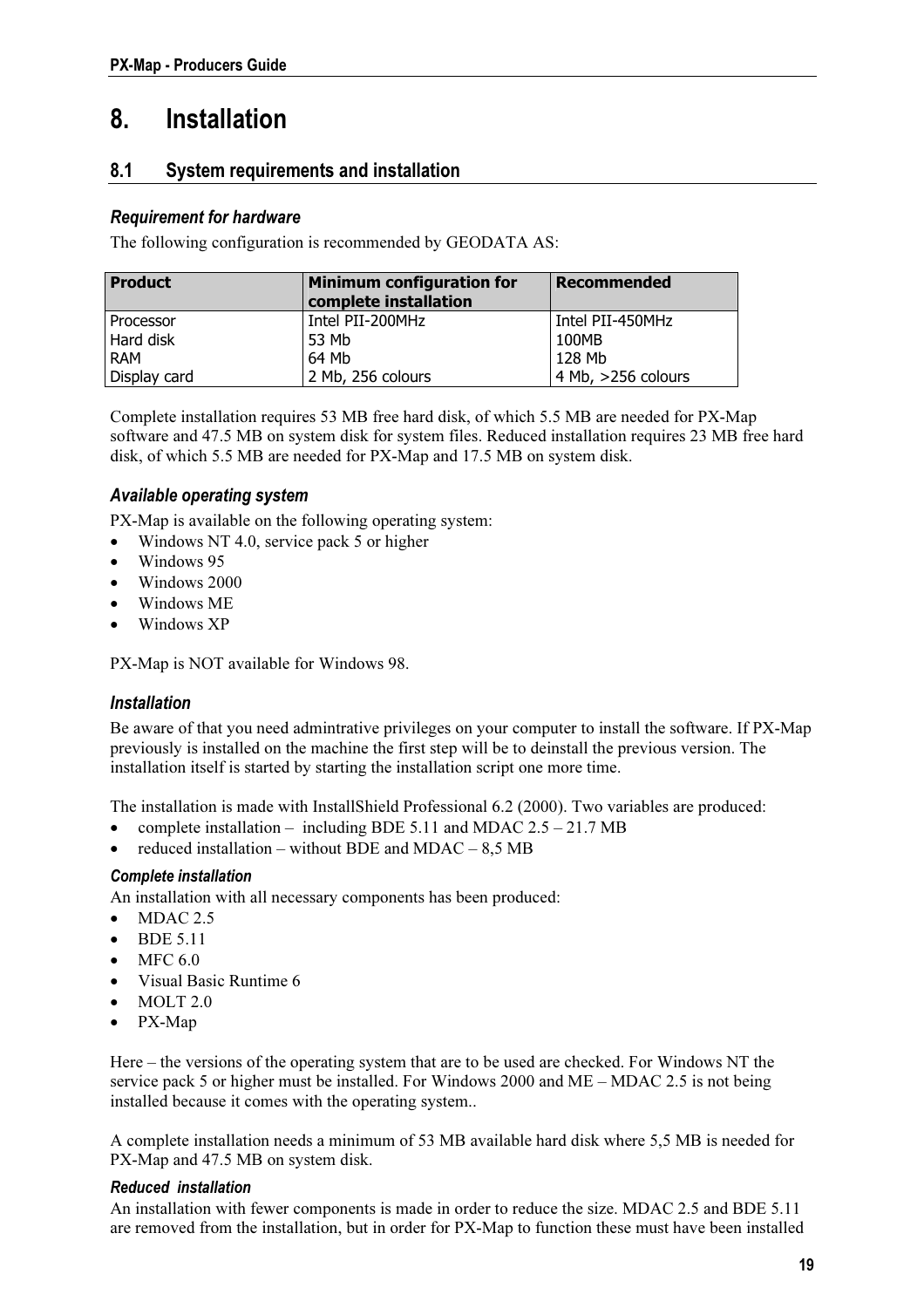<span id="page-19-0"></span>on the machine beforehand. User will get a warning about this if one or both are lacking.

The components that are included in reduced installation are:

- $\bullet$  MFC 6.0
- Visual Basic Runtime 6
- MOLT 2.0
- PX-Map

A reduced installation requires a minimum of 23 MB available hard disk where 5.5 MB are needed for PX-Map and 17.5 MB on system disk.

#### Sequence for installing PX-Map and PC-AXIS

PC-AXIS must be installed before PX-Map due to overwriting of – or new PCAXIS-inifile (c:\winnt\pcax2000.ini)

#### Simple system description

The program is built up by several components. The interface is developed in Visual Basic 6.0 service pack 4 (VB 6.0). Map motor is MapObjects LT 2.0 from ESRI. Some UML documents have been put up in order to illustrate the different classes and objects in the solution.

PX-Map is using numerous ActiveX components. Most of them are standard components delivered from Microsoft. ESRI is the deliverer of the component MapObjects LT 2.0 – a component for handling geographical information.

In addition GEODATA AS has made modules based on ESRI's technology in order to display symbols on maps, and generate dbf file from px/sdv files. ActiveX DLLs and AcitveX checks that are used in PX-.Map are developed.

Components that carry out the database work for PX-Map are developed, in this case DBase-files. PX2DBFBuilder is an ActiveX DLL that is developed in connection with PX-Map. It is described in the Self-produced ActiveX check and library chapter. The others are Microsoft Active Data Access Objects that are handling links with databases. PX-Map and the developed components are using ADO, which is a part of MDAC\_TYP library to Microsoft.

PX-Map has one requirement regarding catalogue structure that is needed in order for the program to operate. A catalogue with the name PX-Map/maps that is to contain map basis and map parameter files must be available.

#### 8.2 File placing

The map parameter file (for instance Norge kommune.ini) MUST be stored in the MAPS catalogue where PX-Map is installed (for instance C:\Programfiler\PX-Map\Maps\). In the map parameter file references to the placing of the actual map basis is stated. As default in the installation program this path is put to the same catalogue (C:\Programfiler\PX-Map\Maps\), but user may change this if a different placing is desired.

If you use something else than Norwegian Windows, or choose to install PX-Map in another catalogue than default, you MUST change the file placings in the map parameter basis correspondingly. The path in the map parameter file must be edited to where the map basis is placed.

Statistics data (PX and text files) may be placed where the user wants them.

#### 8.3 Interplay with PC-AXIS

Current version of PC-AXIS (that inter alia exist on SN's web site) is adjusted to use together with PX-Map.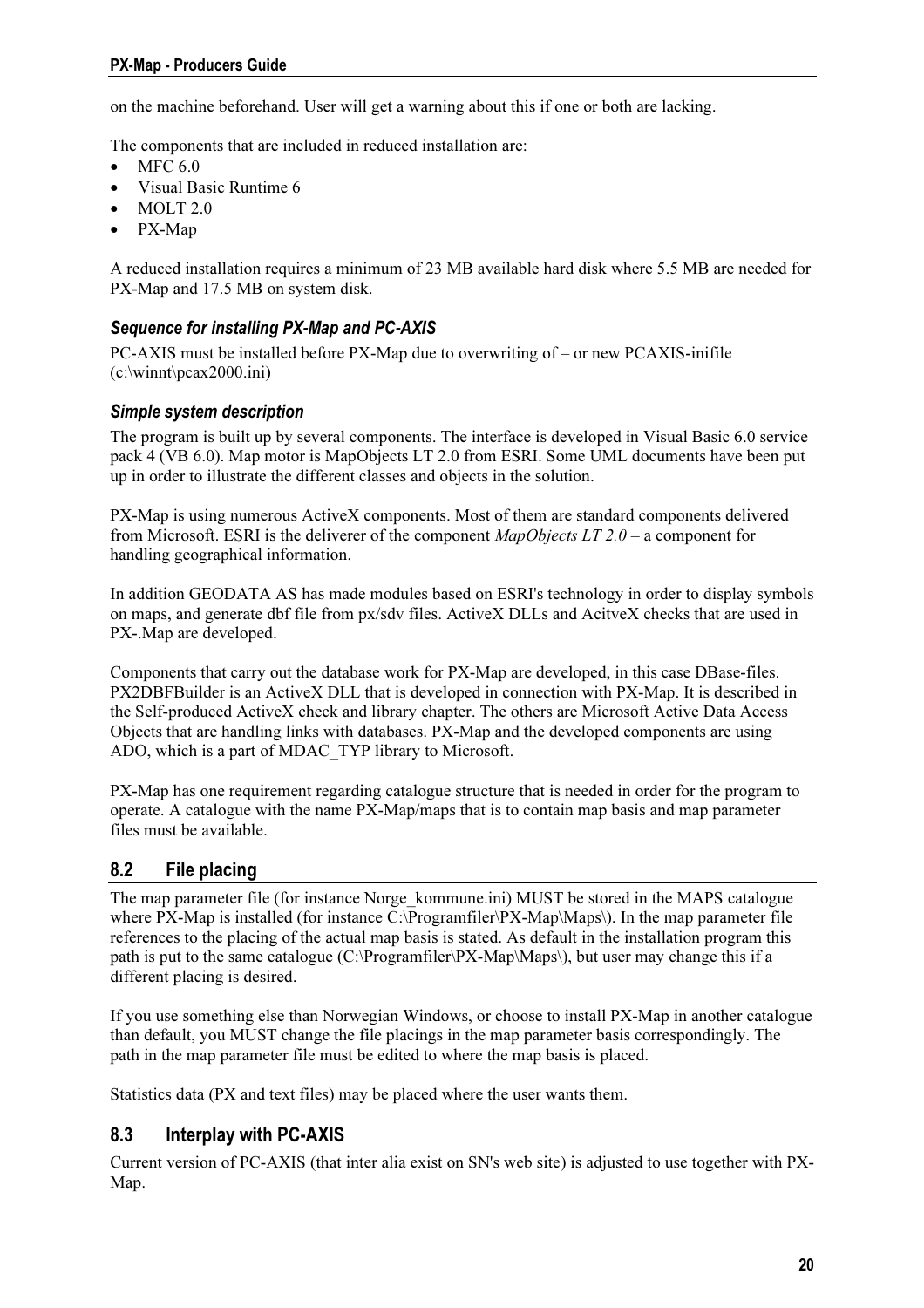### Adjustments in PC-AXIS

During the installation of PX-Map the following text is written to ini-fil (c:\winnt\pcax2000.ini) for PC-AXIS: r<br>Pam=C:\F  $P$ athtxt=D:\Programfiler\PX-Map  $\mathcal{P}$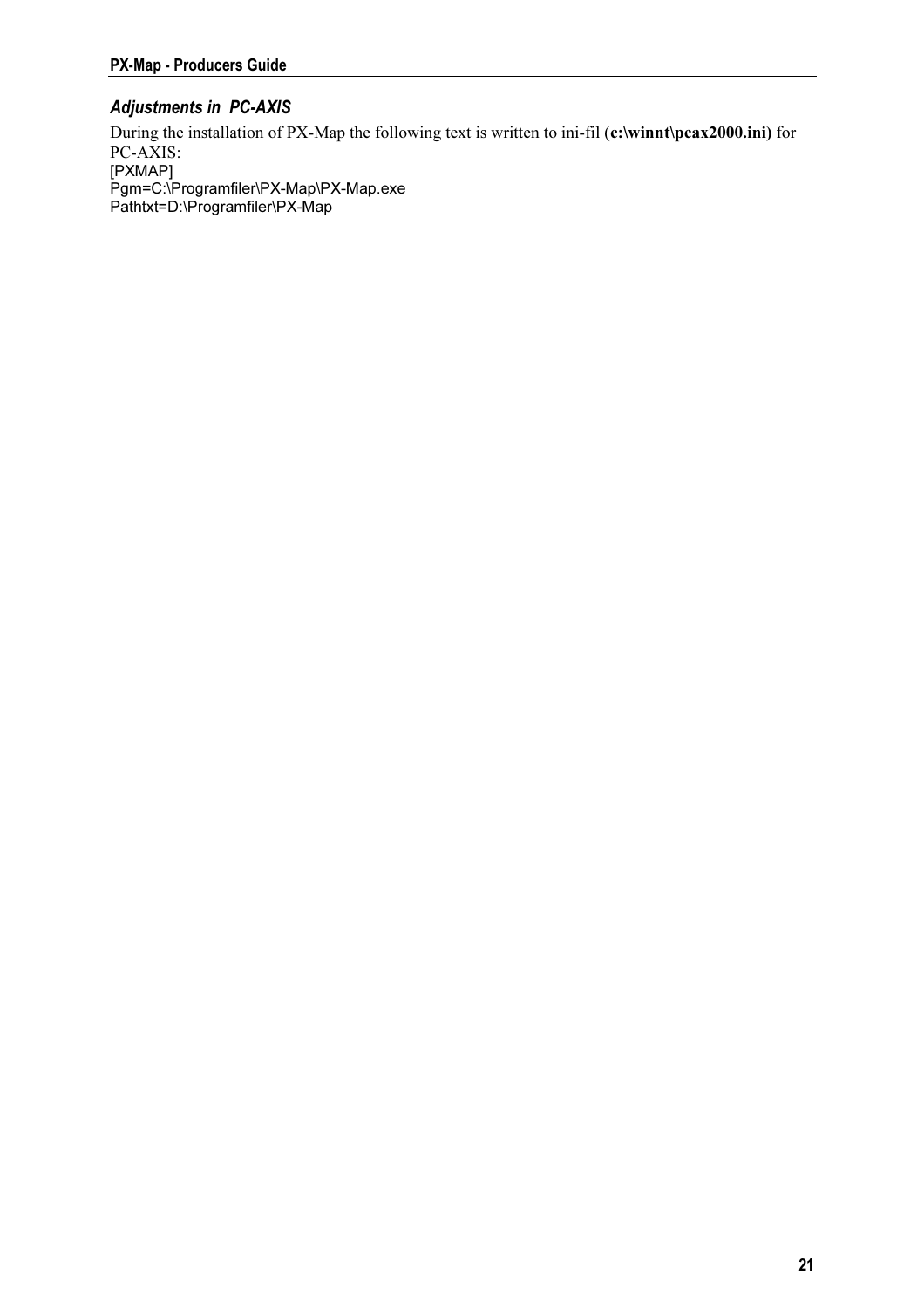## <span id="page-21-0"></span>Annex 1: Example of a PX file

```
CHARSET="ANSI"; 
AXIS-VERSION="99"; 
CREATION-DATE="19990422"; 
SUBJECT-AREA="00 Generelt"; 
SUBJECT-CODE="00"; 
MATRIX="000399"; 
DESCRIPTION="Nøkkeltall. Kommune. 1999"; 
TITLE="Nøkkeltall etter kommune. 1999"; 
CONTENTS="Nøkkeltall"; 
UNITS="Antall pr. km2, prosent, antall, km2"; 
STUB="kommune"; 
HEADING="nøkkeltall"; 
MAP("kommune")="Norge_kommune";
VALUES("kommune")="Halden","Moss","Sarpsborg","Fredrikstad","Hvaler","Aremark","Marker","Rømsk
    og","Trøgstad","Spydeberg","Askim", osv. ; 
VALUES("nøkkeltall")="Befolkningstetthet, antall/km2","Befolkning 0-14 år i 
    prosent","Befolkning 15-64 år i prosent", 
"Befolkning 65 år og over i prosent","Folkemengde i alt","Areal i alt med innsjøer, km2"; 
CODES("kommune")="0101","0104","0105","0106","0111","0118","0119","0121","0122","0123","0124",
    "0125","0127","0128","0135","0136","0137","0138","0211", osv. ; 
PRESTEXT("nøkkeltall")=0; 
PRECISION("nøkkeltall","Befolkningstetthet, antall/km2")=2; 
PRECISION("nøkkeltall","Befolkning 0-14 år i prosent")=1; 
PRECISION("nøkkeltall","Befolkning 15-64 år i prosent")=1; 
PRECISION("nøkkeltall","Befolkning 65 år og over i prosent")=1; 
DECIMALS=1; 
SHOWDECIMALS=0; 
SOURCE="Statistisk sentralbyrå"; 
D\Delta T\Delta=41.38 18.40 62.80 18.80 26523.00 641.00 
416.54 17.60 65.80 16.60 26242.00 63.00 
115.78 18.00 65.20 16.80 47122.00 407.00 
232.47 18.10 64.70 17.20 67415.00 290.00 
39.62 18.20 66.30 15.50 3487.00 88.00 
osv. 
;
```